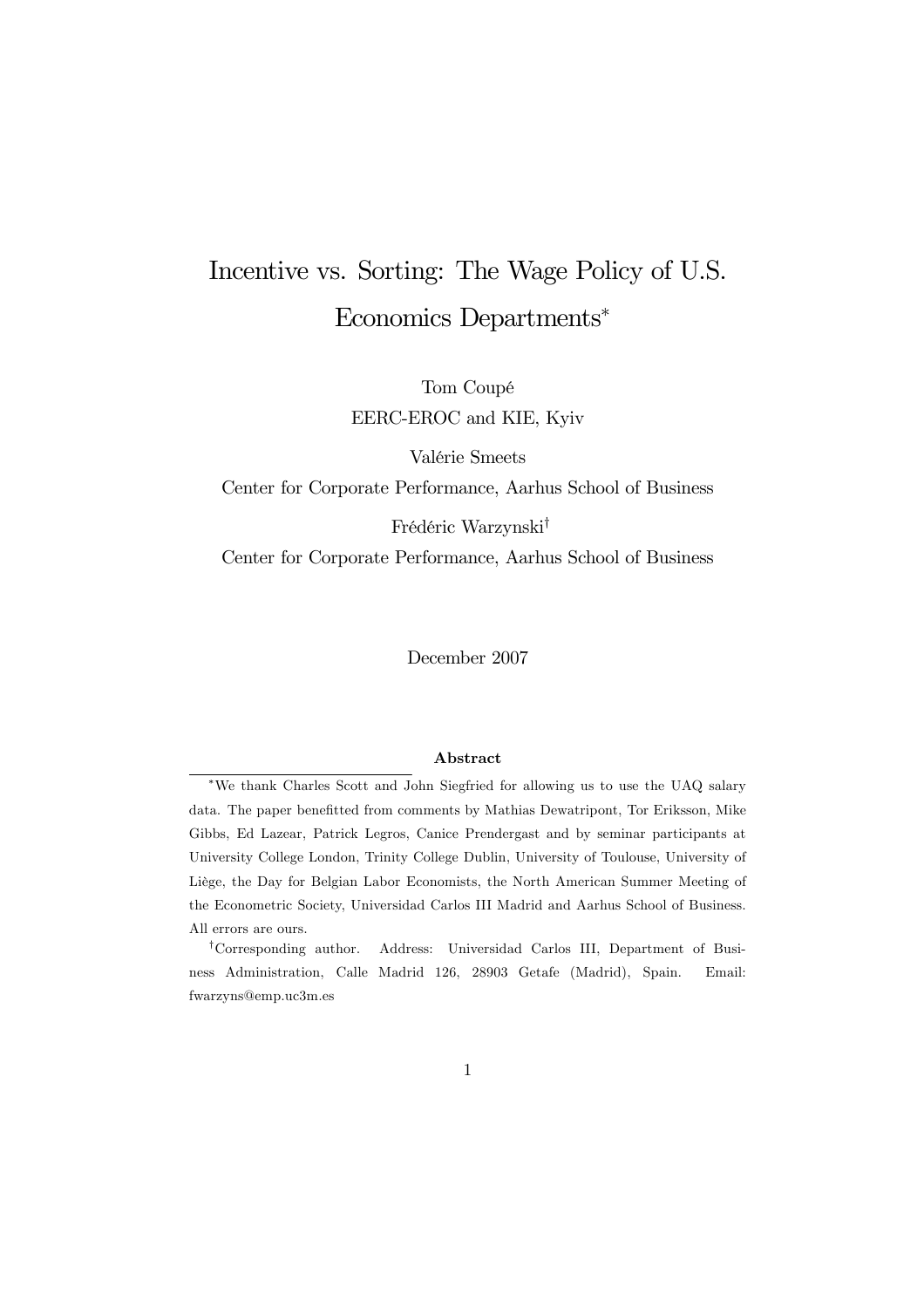In this paper, we propose a series of empirical tests that try to assess which of the various theories that have been designed to explain the wage policy of firms better suits economics departments. We consider two closely related incentive theories -tournaments and standards- and learning theory. We use a dataset of average wages by rank in U.S. economics departments over the period 1977-1997 and link this information to individual production data. We analyze what are the determinants of the wage structure and what are the effects of these policies on the behavior of economists. We find that the wage gap is increasing along the hierarchy, even when controlling for differences in production between ranks. Moreover, wages are more sensitive to productivity for higher ranks. We find some evidence that higher wage gaps lead to higher productivity but not that wage gaps depend on the number of contestants nor that they lead to less cooperation. Our findings provide evidence in favor of all these theories, but our tests are designed to distinguish between their different effects. In particular, we find that, while on average, departments appear to use standards rather than tournaments, the choice between the two depends on the type of promotion, department quality and who else the department can hire.

#### JEL Codes: J0, M5

Keywords: incentives, sorting, tournaments, standards, learning, selection, economic departments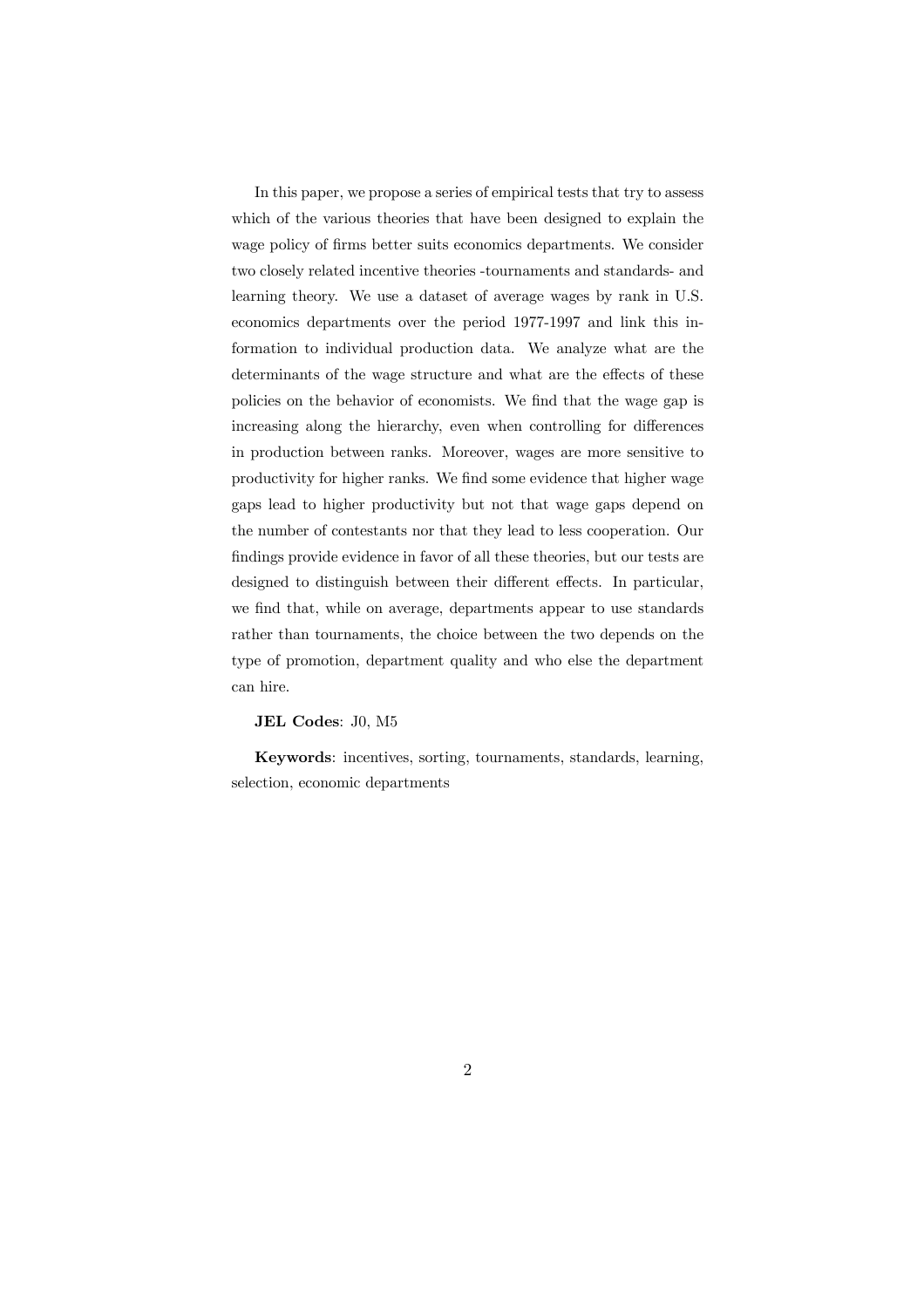"No matter what we may say, none of us is a philosophersaint, and you can't fully understand the development of economic ideas without a sense of the structure of rewards that economists face",

Paul Krugman, Incidents from my career, www.wws.princeton.edu/~pkrugman/incidents.html

# 1 Introduction

What are the firms' concerns regarding their wage and promotion policies? Theory suggests that they care about providing incentives to workers (e.g. Lazear and Rosen, 1981) while avoiding dysfunctional responses or lack of cooperation (e.g. Lazear, 1989); about providing incentives to invest in human capital (e.g. Prendergast, 1993); about learning about workers' abilities and selecting the most able (e.g. Gibbons and Farber, 1996), assigning individuals to their most productive use (e.g. Rosen, 1982) and paying them accordingly. Wages therefore are set for incentive purposes, but also as a consequence of a learning and selection process within the organization.

Empirical tests to date have mostly focused on testing implications from one or another of these theories, without systematically trying to distinguish between them. This limitation has been noted in recent surveys of empirical contract theory (Gibbs, 1994; Gibbons, 1997; Prendergast, 1999). One noticeable exception is Baker, Gibbs and Holmström (1994b). Using individual data from a single firm, they describe the key elements of the wage policy of this firm and link them to what different theories (learning, on-the-job human capital acquisition and incentives theories) would have predicted. They conclude that their findings are not entirely compatible with any of these theories considered separately, suggesting as an alternative to combine them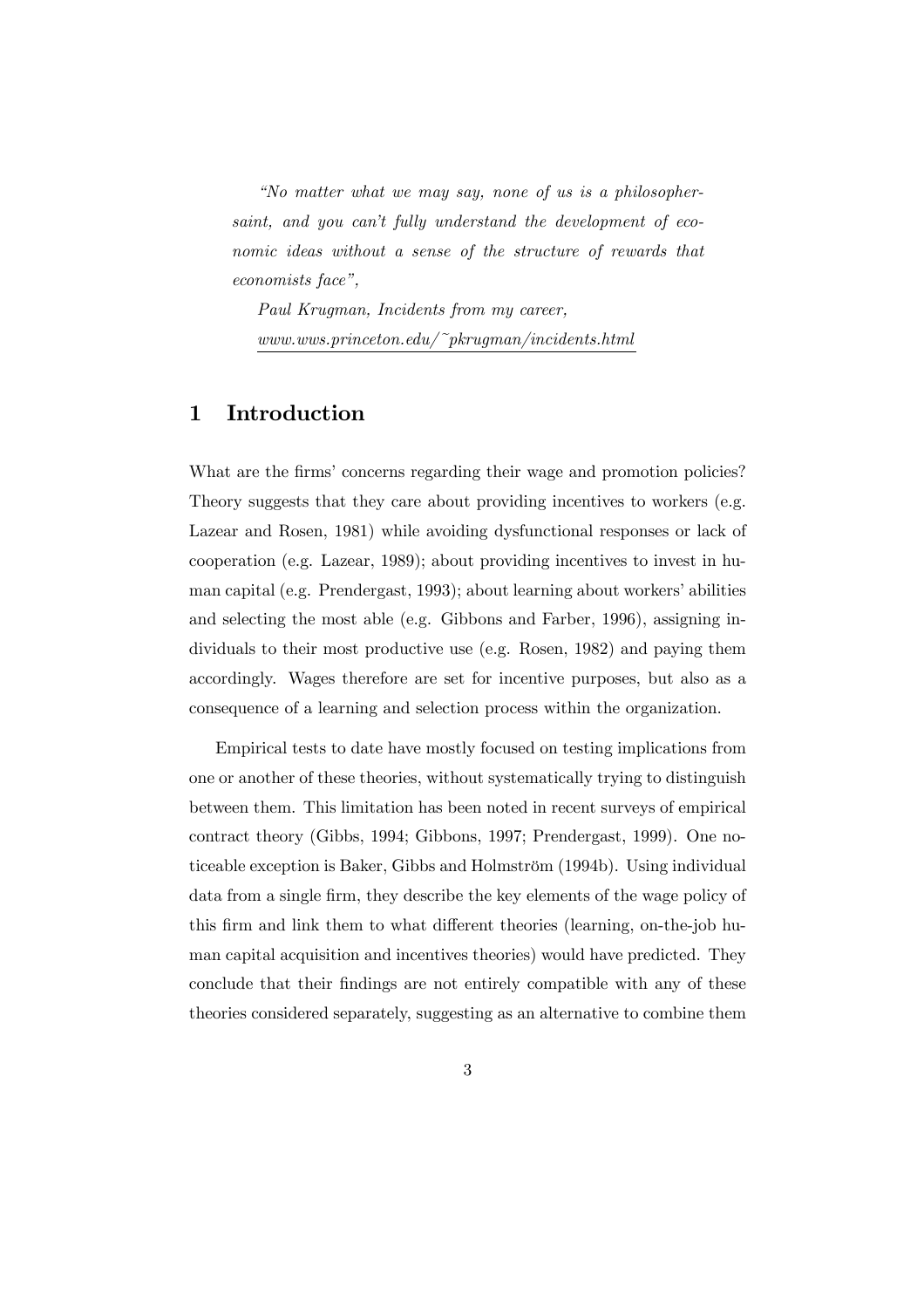in a single framework. This work, together with their companion paper, has generated a new line of theoretical research integrating building-block models (learning, task assignment and on the job human capital acquisition) to explain some of these (previously unexplained) findings, which has been relatively successful achieving this aim (Gibbons and Waldman, 1999a, 1999b, 2003).

In this paper, we analyze the wage policy of U.S. economics departments over the period 1977-1997. Through a series of empirical tests, we try to better understand which theories can be helpful to explain the wage policy of economics departments. We consider two closely related incentives theories - tournaments and standards - and learning theory leading to selection and sorting<sup>1</sup>. We focus our analysis on symmetric learning but also discuss implications from asymmetric learning. We ignore task assignment since a specificity of the academic labor market is that individuals are not assigned to different tasks when they are promoted. We also consider explicitly the outside labor market to allow policies to change according to the supply of adequate candidates, both inside and outside the firm.

Up-or-out contracts are another specifity of the academic labor market. The literature has typically considered this type of contracts to be a credible way to solve the double moral hazard problem where the firm wants the employee to invest in human capital and the employee wants the firm to commit rewarding him for this investment (Kahn and Huberman, 1988). Prendergast (1993) and Ghosh and Waldman (2004) note that promotions will not provide sufficient incentives for firms if not accompanied with a task reassignment where human capital is more valuable. For occupations like academia, where this can be seen as a realistic assumption, up-or-out will

 $1$ We also discuss implications of human capital theory, although it is less central in our empirical analysis. The reasons are clearly explained in section 4.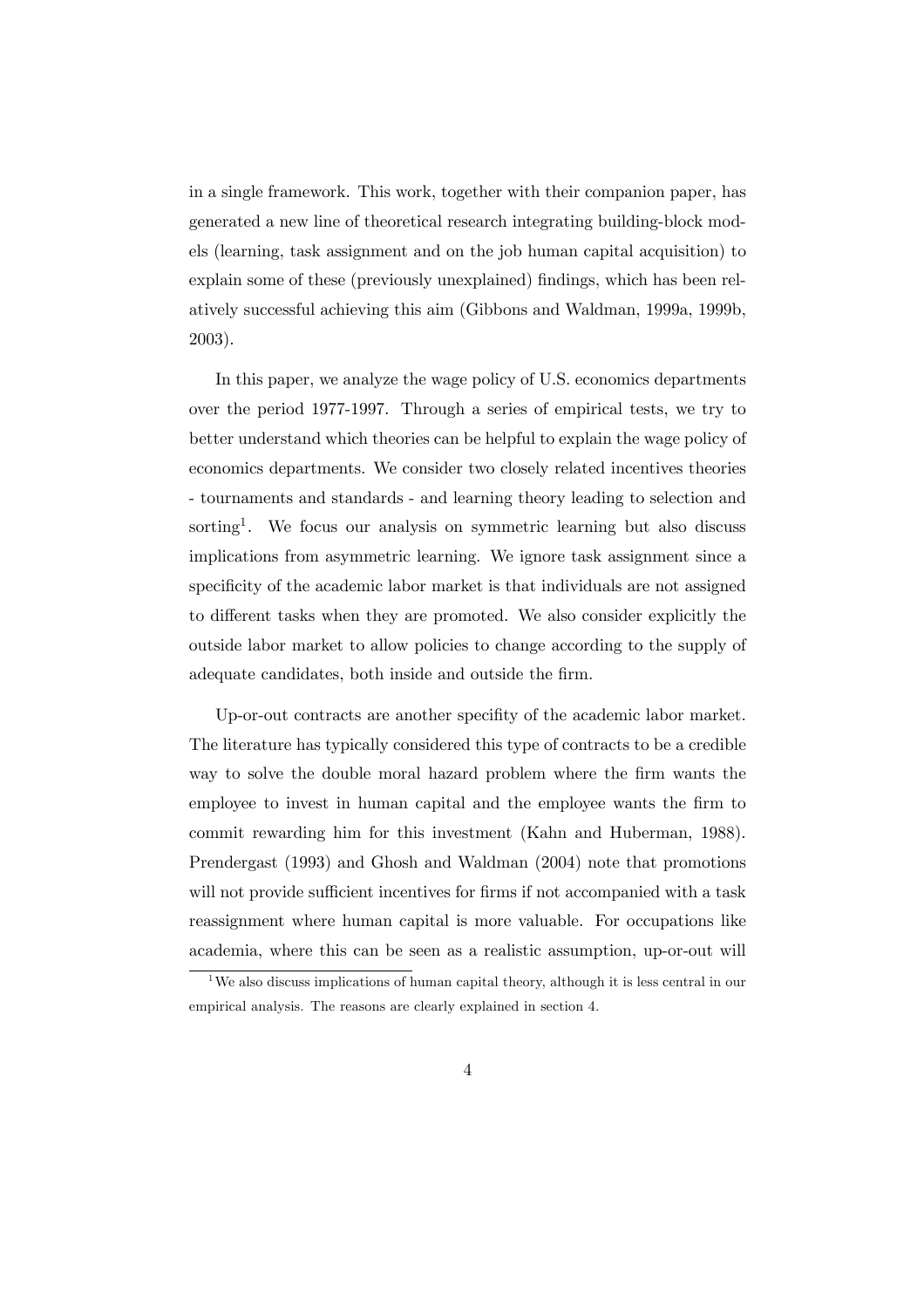do a better job. On the other hand, tenure and promotion decisions are also considered as a way to select individuals for their ability and provide incentives to workers. For these purposes, tenure is a tool complementary to promotions. In practice, in many universities, tenure is offered at the same time than the promotion to associate professor. Therefore, while promotions (and tenure) are used as incentives and selection mechanisms in academia, up-or-out contracts offer a better way to induce individuals to invest in human capital.

Economists studying the U.S. academic labor market have discussed the relevance of these theories. First, while there seems to be some support for the fact that departments use promotion and tenure2 prospects to provide incentives to younger workers, and while the type of contest looks like a relative performance evaluation (many players competing for a prize associated with promotion), it is relatively unclear whether the evaluation is done relative to a fixed pre-established threshold or to the performance of the other contestants. Another aspect that needs to be clarified is the influence of external recruitment on the provision of incentives to insiders. An important advantage of subjective and also relative performance evaluation - particularly relevant in the academic environment- is that, despite the fact that research performance is publically observable, it allows to incorporate other dimensions of the job (teaching, externalities,...) when ranking individuals. Second, departments also appear to learn whether younger members have the ability to be promoted to a higher rank, leading to a selection process through which higher ability candidates are allocated to the highest ranks where their skills are rewarded. Related to this, a strand of research has estimated how wages varied with past cumulative performance, indicating

<sup>2</sup>Another specificity of academic labor markets is the use of up-or-out contracts associated with the tenure system (Kahn and Huberman, 1988). We discuss how it relates to our analysis in section 4.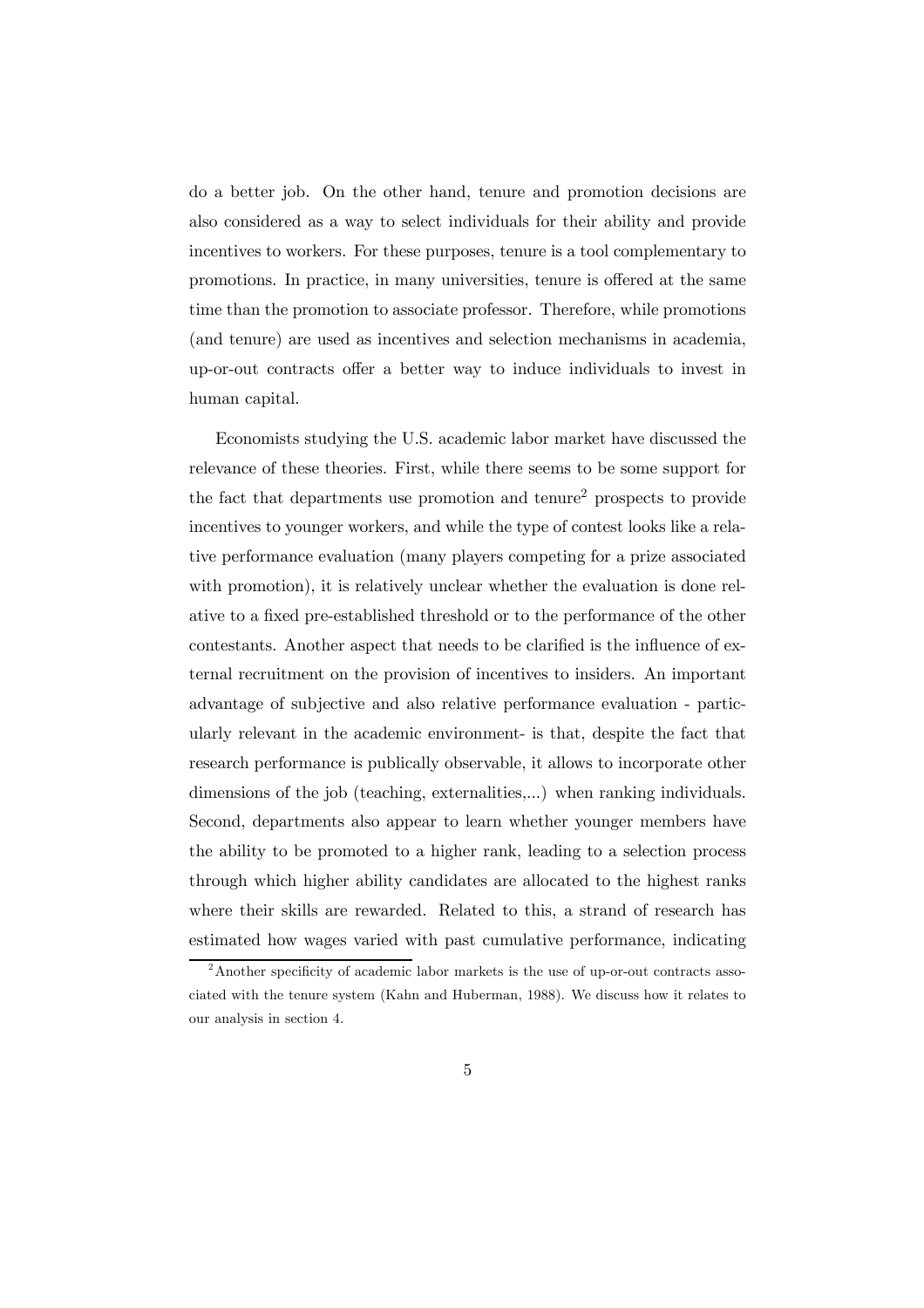that the market rewards the ability to publish research (see e.g. Moore, Newman and Turnbull, 2001 for a recent exercise). Our empirical analysis considers these different theories in a single integrated framework, in the spirit of Gibbons and Waldman, adapted to the peculiarities of the academic labor market.

We try to answer two questions: first, what are the main determinants of the wage policy of economics departments; second, and more importantly, does the wage structure influence the "behavior" of economists. To answer these questions, we link our "average wage by rank" dataset to individual productivity and cooperation data to assess the causes and consequences of wage gaps. We use the composition of economics departments in the 107 universities which were ranked by the NRC in 1993 and link the names to the bibliographic information provided by EconLit. We also use the fact that we have information on the entire population of the department to compute the average productivity by rank. This is important because it allows us to link wage gaps to differences in past productivity between ranks, therefore controlling for the selection effect.

Results show that selection and incentives matter in economics departments, but also that, to identify the effects of one theory, empirical work has to control for other potential explanations. Our findings also suggest that, while on average, departments appear to use standards rather than tournaments, the choice between the two depends on the type of promotion, department quality and who else the department can hire.

The next section describes the empirical methodology and discusses the implications of the various theories. We then describe our unique dataset, carry on our empirical analysis and discuss the implications of our results.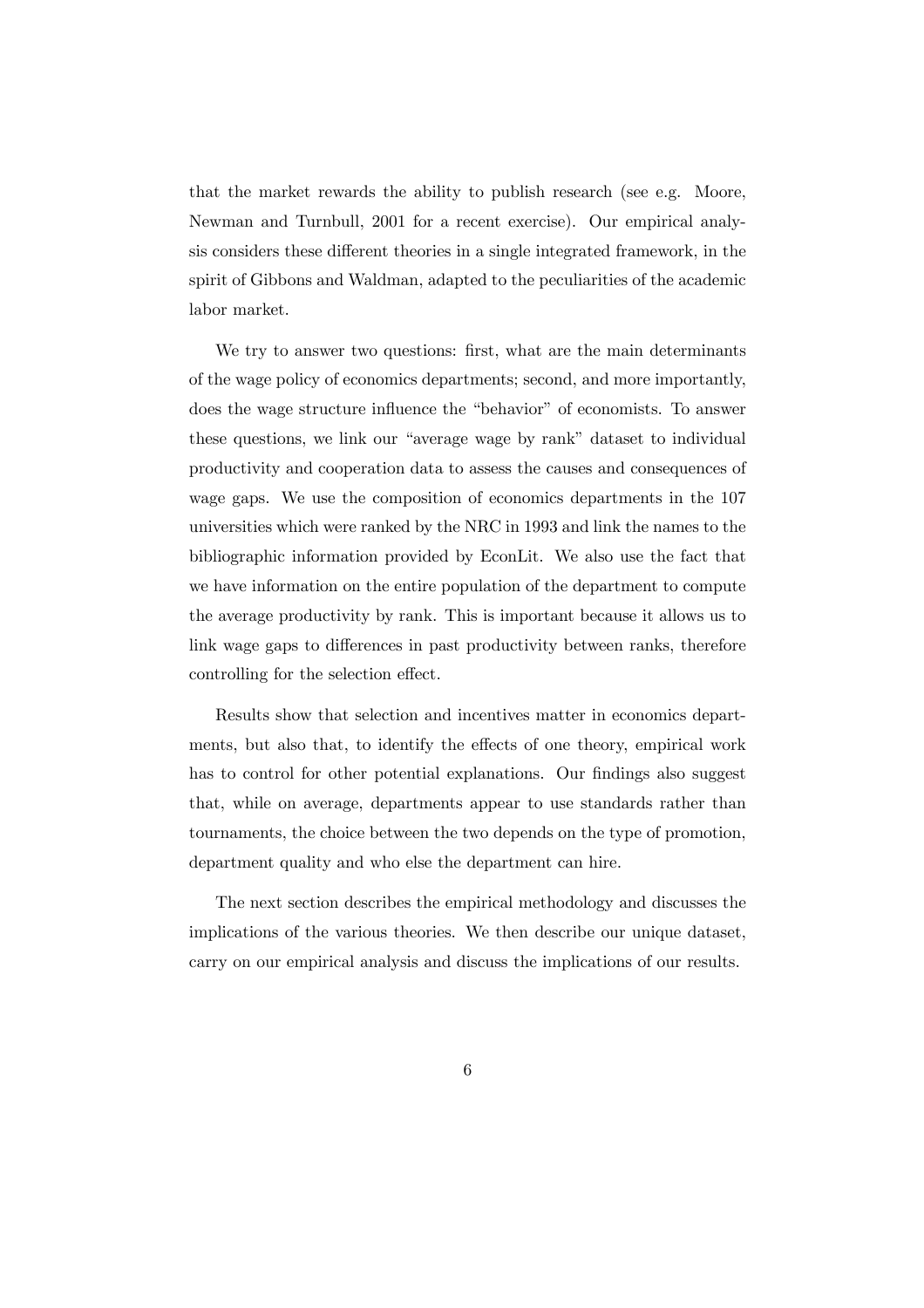# 2 Theory and Empirical Predictions

This section compares implications from tournament theory, standards, and learning and selection theory. It also discusses the intuition of our empirical strategy to distinguish between these three theories.

## 2.1 Tournaments

Tournaments are a simple form of relative performance evaluation (RPE) where people get promoted if they are ranked first and beat their competitors. The prize associated with the promotion generates incentives to exert effort. This theory has been applied to promotions along the hierarchy, most importantly to describe CEO succession but also more generally to describe the allocation of individuals to higher responsibility levels along the hierarchy through sequential contests. An important prediction of tournament theory is that the value of winning should increase as one goes up the promotion ladder (Rosen, 1986). The intuition is that in a sequential game with risk averse agents, N stages and s stages remaining to be played, prizes are increasing in survival:  $\Delta W_s > 0$  ∀s. Winning one step further gives the option to continue, but since there are fewer steps remaining, the option value that determines the incentives of the players plays out, so the wage gap must reflect the loss of the survival option3.

Another prediction of tournament theory with a single prize is that the wage spread should be higher the more there are contestants for the prize (see McLaughlin, 1988 for a discussion; see also Nalebuff and Stiglitz, 1983).

<sup>3</sup>Under risk neutrality, the incentive maintaining prize structure consists of constant prizes until the last promotion, where there is discrete jump. Such a wage distribution can also be seen as a result of repeated static tournaments rather than the generation of an option in repeated tournaments (Prendergast, 1999).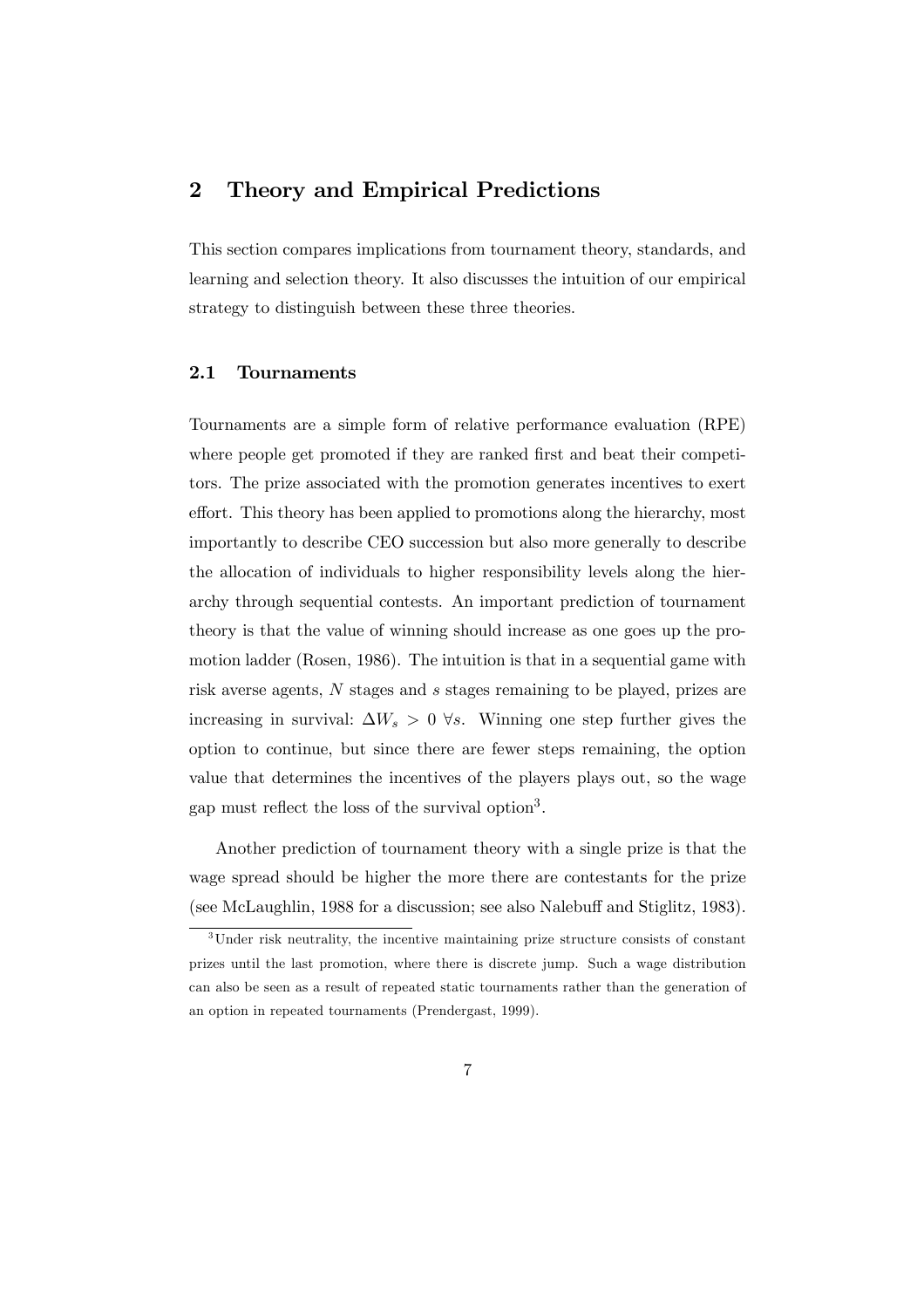This is a very intuitive finding: the more people are fighting for a prize, the harder it is to win it, and the higher the prize should be to provide the same level of incentives. While equilibrium effort is not affected, the wage spread is increasing in the number of contestants. As noted by Eriksson (1999), it is less obvious to find how the level of effort affects the probability of winning as the number of contestants increases $4$ .

The most direct implication of tournament theory is that effort is increasing with the prize, therefore higher wage gaps should be associated with higher productivity. However, higher wage gaps can also reduce cooperative behavior among contestants (Lazear, 1989). It might therefore be efficient to have lower wage gaps to avoid this negative sabotage behavior, at the expense of lower productive effort.

The empirical literature testing tournament theory has found support for some of these implications, focusing on top executives (see e.g. Eriksson, 1999; Conyon et al., 1999 and Bognanno, 2001 for recent exercises), selecting by construction only the absolute top of the hierarchy and proxying individual productivity by firm performance; or more naturally on sport tournaments (see e.g. Ehrenberg and Bognanno, 1990a&b and Becker and Huselid, 1992), where individual performance is immediately retrievable, but hierarchies are absent. However, the most important criticism against existing papers is that most studies did not test tournaments against other theories<sup>5</sup> like standards or theories of hierarchical production where workers

<sup>&</sup>lt;sup>4</sup>Allowing for multiple prizes further complicates the analysis. See Gibbs (1996) for a detailed analysis.

<sup>5</sup>O'Reilly, Main and Crystal (1988) test tournament theory against social comparison theory. Lambert, Larcker and Weigelt (1993) test tournaments together with managerial power and agency theory. Main, O'Reilly and Wade (1993) test tournament theory against wage compression. However, none of these papers consider standards as an alternative to tournaments, nor try to distinguish incentives from selection effect.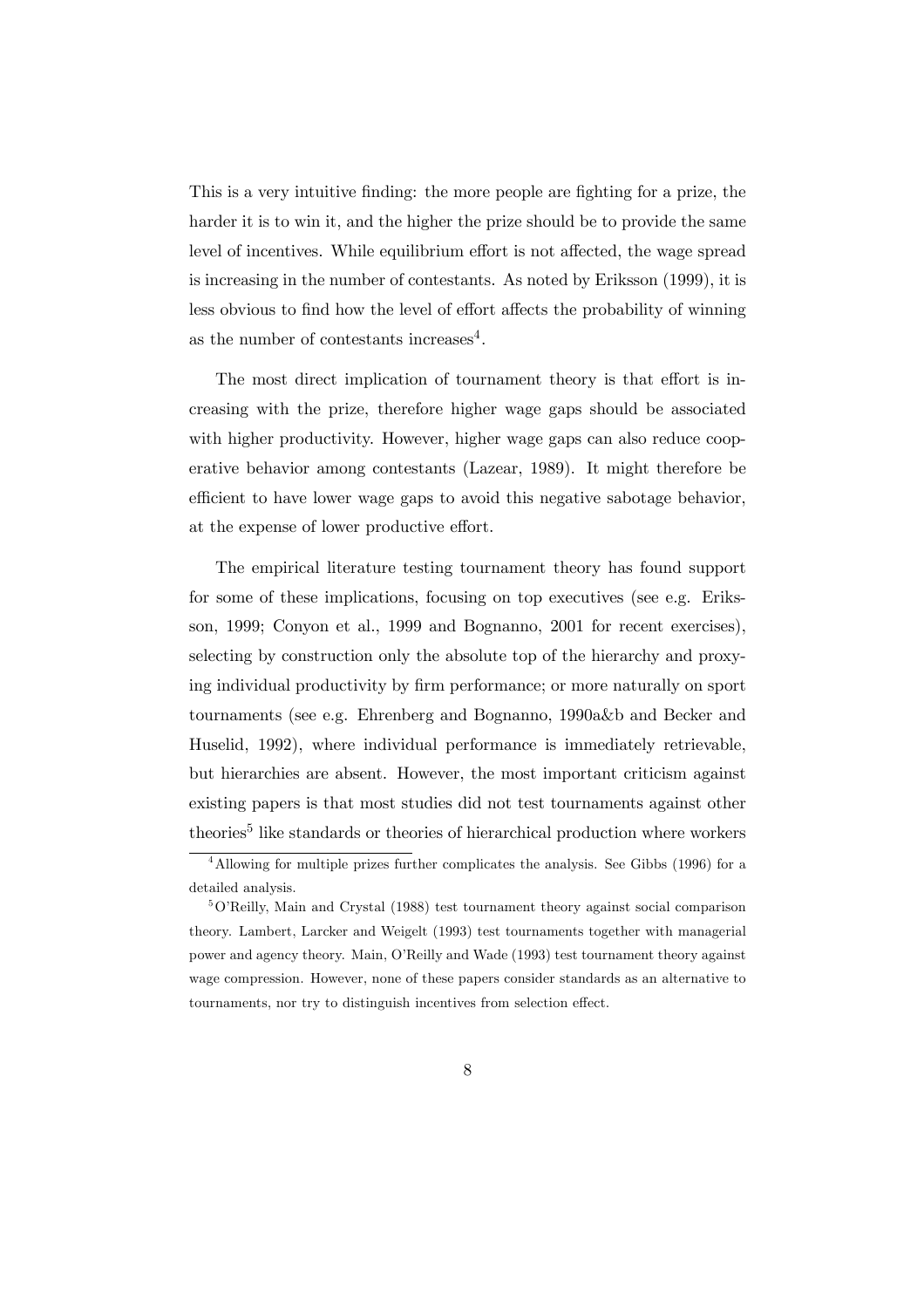are assigned to their most productive use. These theories can have similar predictions (Gibbs, 1994, 1996; Prendergast, 1999). A way to cope with this problem has recently been advanced by Eriksson (1999). He proposed to test multiple predictions from tournament theory with the same dataset. He argues that this provides a sharper test of tournament theory because the alternative theories do not generate all the same predictions. While we also test multiple predictions from various theories, we follow a different approach: we run a series of empirical tests that try to distinguish between the effects of these different theories. We see this as the main contribution of the paper. The academic profession combines two important aspects that are vital for our analysis. First, individuals are allocated within a well-established three-layers hierarchy. Second, we can measure individual research productivity and cooperation since entry on the labor market, and, therefore, at each hierarchical level, by looking at publications patterns. We discuss in the rest of the section what other theories predict and how our empirical analysis allows to distinguish between them.

## 2.2 Standards

Standards are another simple form of promotion scheme, where all individuals who reach an established threshold are promoted  $6$ . Instead of beating their competitor (a moving target), workers must now beat the standard established ex ante by the firm. Therefore the wage gap has the same incentive property than in the tournament model. It is also still the case that the wage gap is increasing, following the same reasoning. However, the other contestants of the game are not true competitors if the standard is fixed, therefore the number of contestants should not be associated with higher wage gaps, nor should higher wage gaps be associated with less coop-

 $6$ The discussion is based on Gibbs (1996).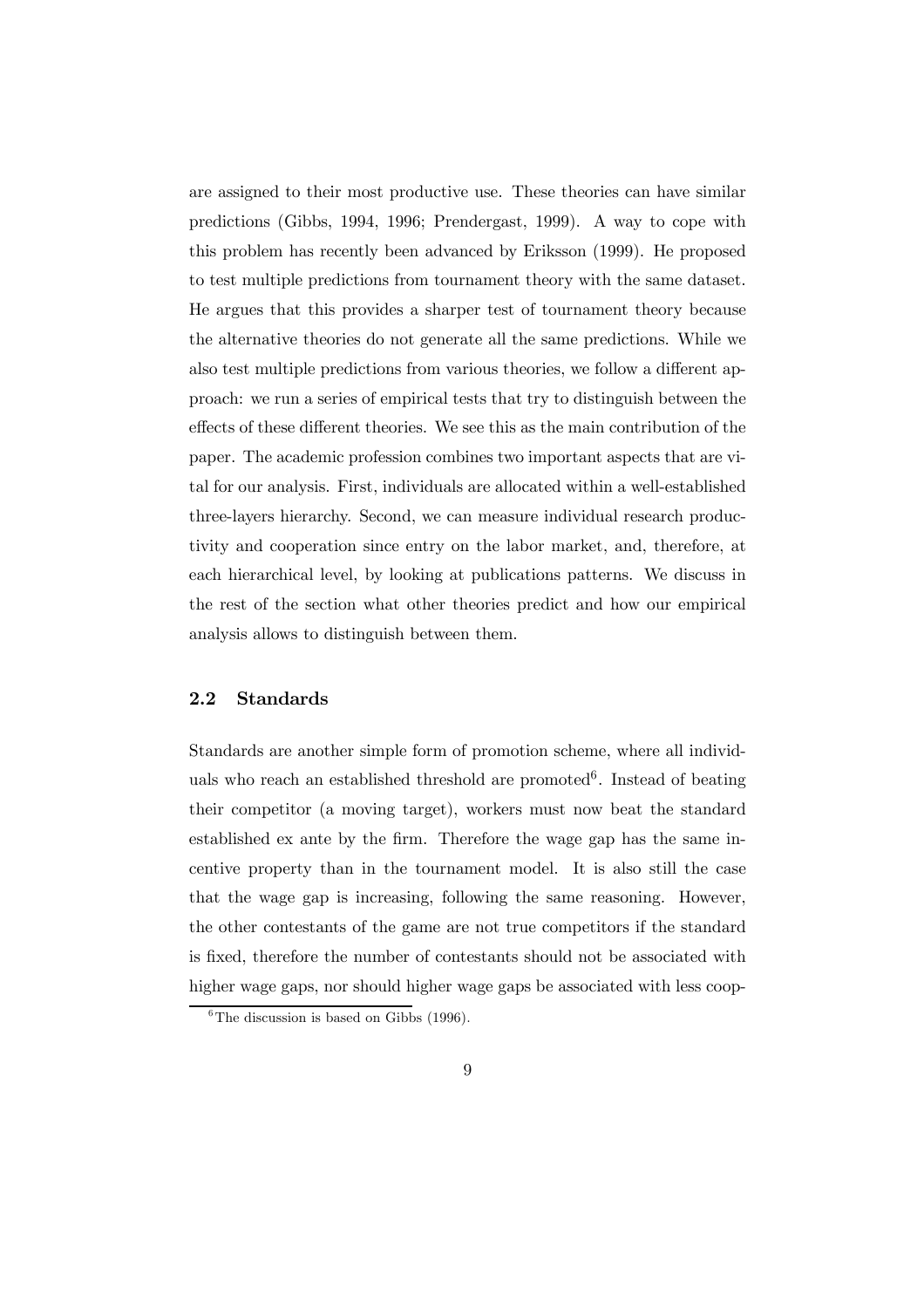eration. Standards are therefore a safeguard against the potential negative sabotaging effects of tournaments.

There are other differences between standards and tournaments that are worth stressing. First, standards do not filter out the common term. When there is a lot of common uncertainty, tournaments provide a form of insurance from the external environment. Second, by imposing a minimum level of absolute performance, standards provide a better selection of individuals than tournaments. Third, under tournaments, the number of positions available is fixed while it varies according to performance in the case of standards. Therefore, if a position needs to be filled, firms are more likely to resort to tournaments.

#### 2.3 Learning, Selection and Sorting

In learning theory (See Gibbons and Katz, 1992; Farber and Gibbons, 1996; see also the discussion in Baker, Gibbs and Murphy, 1994b), firms are initially uncertain about the ability of their workers when they hire them. By observing their performance, they gradually extract information about workers' ability. An important consequence of learning theory is that individuals are selected to be promoted on the basis of their expected ability. In firms, learning about ability can be especially important if ability is more valuable in the higher levels of the hierarchy. Selected individuals are then rewarded according to their marginal productivity. Importantly for our analysis, the academic labor market differs from that description on at least two key aspects. First, unlike what happens in most firms, economists do the same job in all layers. A promotion is not associated with a new task assignment, at least not to the same extent than in firms. Individuals in lower levels are not really subordinates who receive orders from individuals in the higher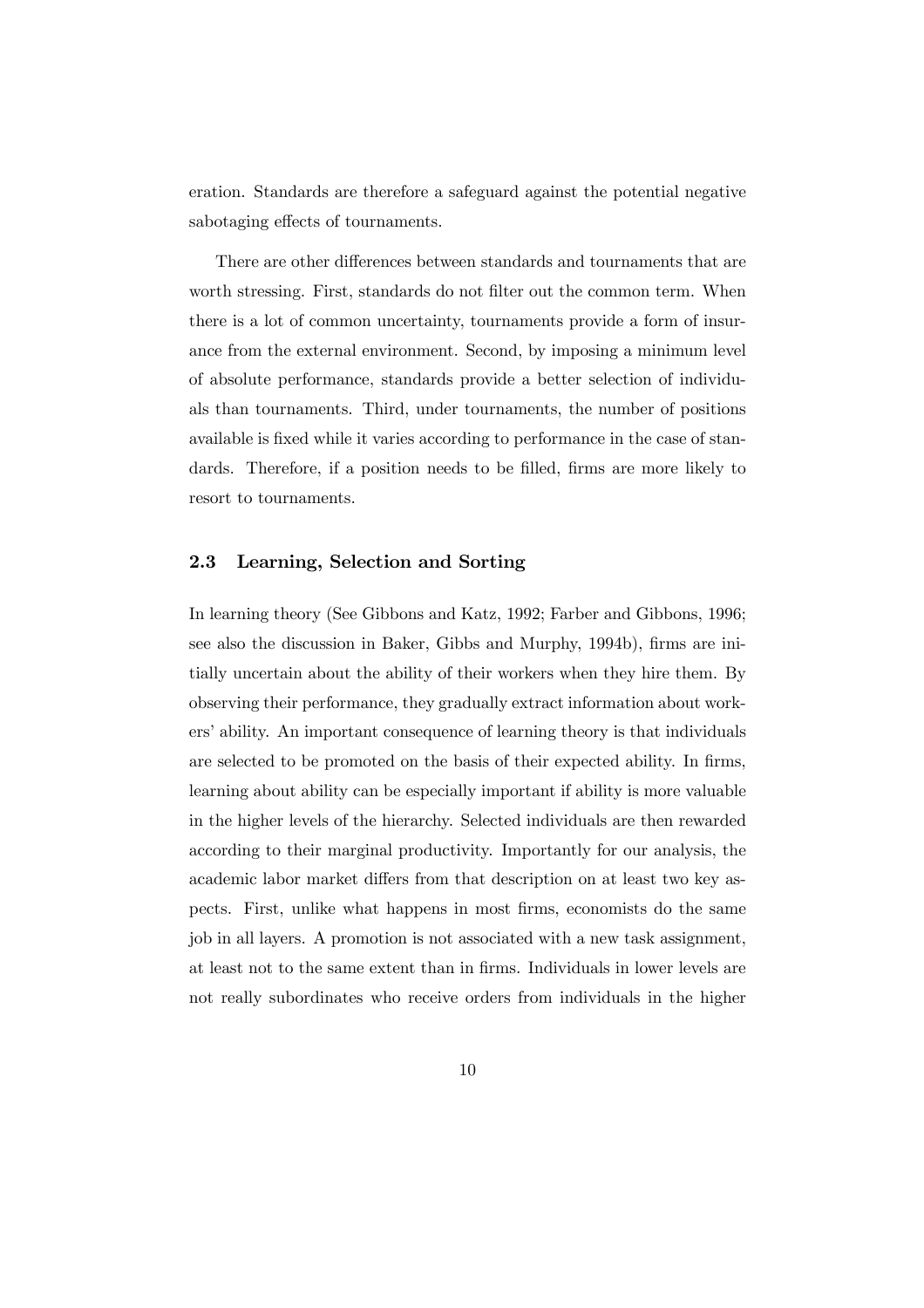ranks. However, talent in the high ranks can generate positive externalities on those below them. Second, the literature studying individual wages in the academic labor market has shown that economists are not paid according to their marginal research productivity. Instead, individual wages in the academic labor market are set on the basis of past achievements or "reputational capital" (Moore, Newman and Turnbull, 2001). Increasing wage gaps could then also reflect the fact that higher ranked individuals have been selected based on their past productivity. By the same token, if the more able individuals are sorted in the higher wage universities and if individuals have reached the higher ranks following a selection process, then the fact that higher wage gaps lead to higher productivity could also be a consequence of the sorting effect, rather than reflecting the incentive effect. This theory of learning and selection has no clear implication concerning the effect of the number of contestants on the wage gap or the effect of the wage gap on cooperation. What is important though is to control for the selection effect if we want to test implications from the other theories.

### 2.4 Our Approach

Our empirical strategy is the following. We test 1) whether wage gaps are increasing along the hierarchy; 2) whether the number of contestants has an effect on the wage gap; whether higher wage gaps are associated 3) with higher research productivity and/or 4) less cooperation. We compare the results with what standards and tournament theory would predict, controlling (and testing) for learning and selection theory. As shown above, these two incentive theories have conflicting implications regarding the effect of the number of individual by rank on the prize and the consequences of the size of the prize on cooperation. We control for selection by disaggregating the wage gap in two components: one part that reflects past productivity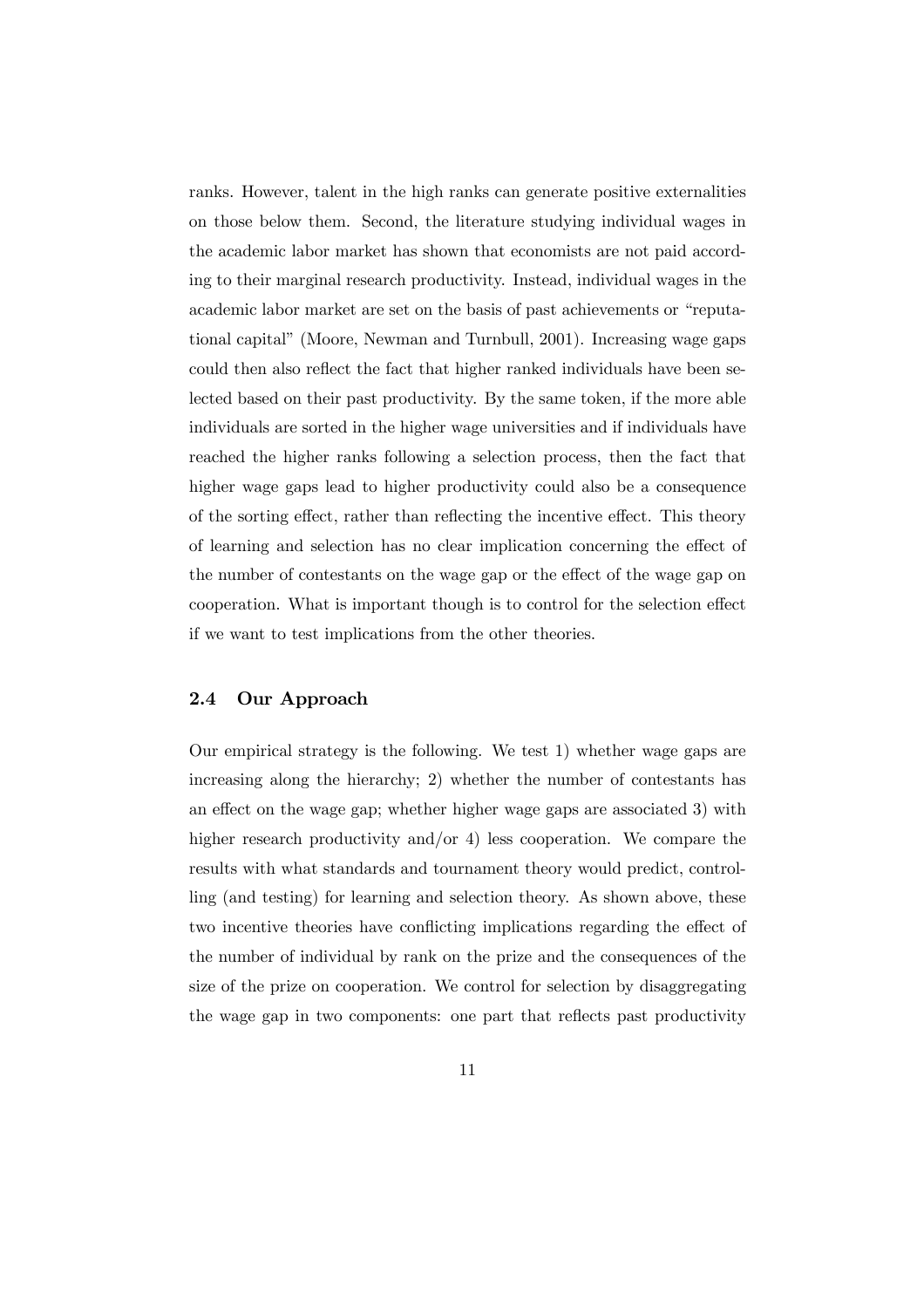differentials and a residual that reflects incentives. The procedure is described in details in section 4. We then analyze the importance of external recruitment and look at the effect of department quality on the wage policy. This brings additional light on our results.

## 3 Data

#### 3.1 University Level Data

Every year the American Economic Association (AEA) sends to economics departments the Universal Academic Questionnaire (UAQ) where information is asked on, among other things, average salaries by category of jobs (assistant, associate and full professors), the size of the department by category and the number of degrees awarded.

We use the answers to these surveys for the years 1977 to 1997, providing a total of  $2,100$  observations<sup>7</sup> or on average 100 departments a year. Salaries are deflated using the GDP-implicit price deflator (the base year is 1998).

Average real wages have increased over time for all 3 categories. In 1977, an economics department paid on average 64,000 \$ to its professors, in 1997 it was about 85,000\$. The average wage for associate professors increased from 48,000\$ to 63,000\$ and from 38,000\$ to 53,000\$ for assistant professors.

Figure 1 shows the evolution of the average wage gap. While the wage

 $7$ Unfortunately, only few departments have participated every year so we have an unbalanced panel. From 2,338 university-year pairs, we further excluded observations where we did not have information on all ranks (186 cases), where the average salary was less then 10,000 \$ (8 outliers), and where the natural rank order was not observed (44 -mostly when assistant professors average wage was higher than associate professors wage). Results were not affected by the cleaning.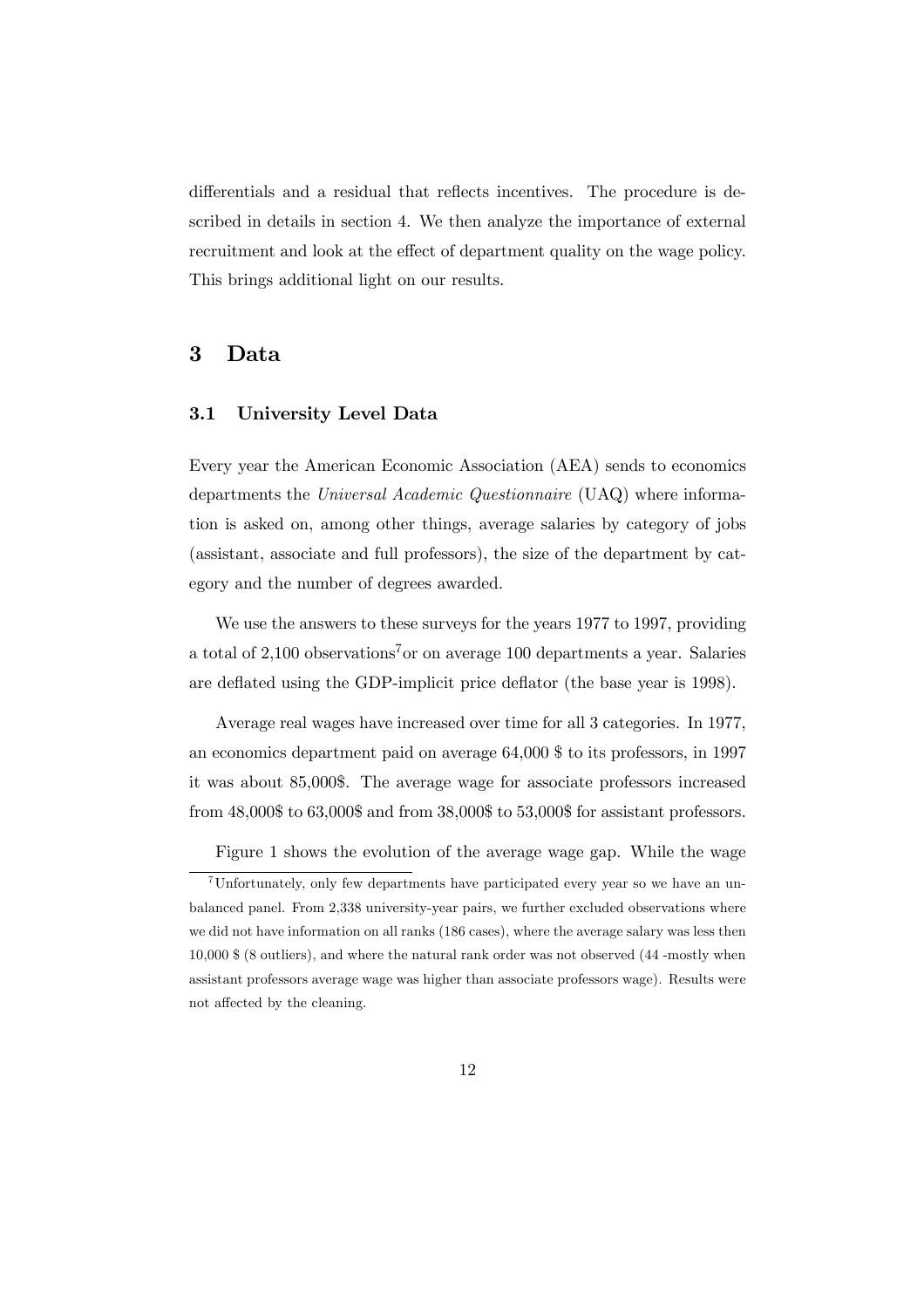difference between associate and full professors has remained quite constant over time, the gap between assistant professors and the other categories has decreased over time. More importantly for our analysis, this indicates that the average wage gap is increasing with the job level: in 1998, on average, the gap between the salary of an assistant professor and the salary of an associate professor was about 19% while the gap between the salary of an associate professor and the salary of a full professor was about 35%.

Another interesting feature of our dataset is that the variance increases with rank as well (Table 1). This could suggest that promotions lead to pay differentiation, while pay is relatively similar at the assistant professor level.

These stylized facts can be explained by incentives, learning or human capital theories, as discussed in the introduction. We test their relevance in the next section.

#### 3.2 Internal Labor Markets and External Competition

The UAQ also provides information on the number of hires, promotions and leaves by year and by rank. Using all observations for which we have data on the number of faculty in t and  $t - 1$ , and on the internal and external moves, we compute three variables: the percentage of individuals leaving the department by year and by rank, the percentage of individuals new in their rank (promoted from the inside or hired from the outside) by year and by rank, and the percentage of newly hired individuals coming from outside the department by year and by rank. Table 2 shows the average of these three variables.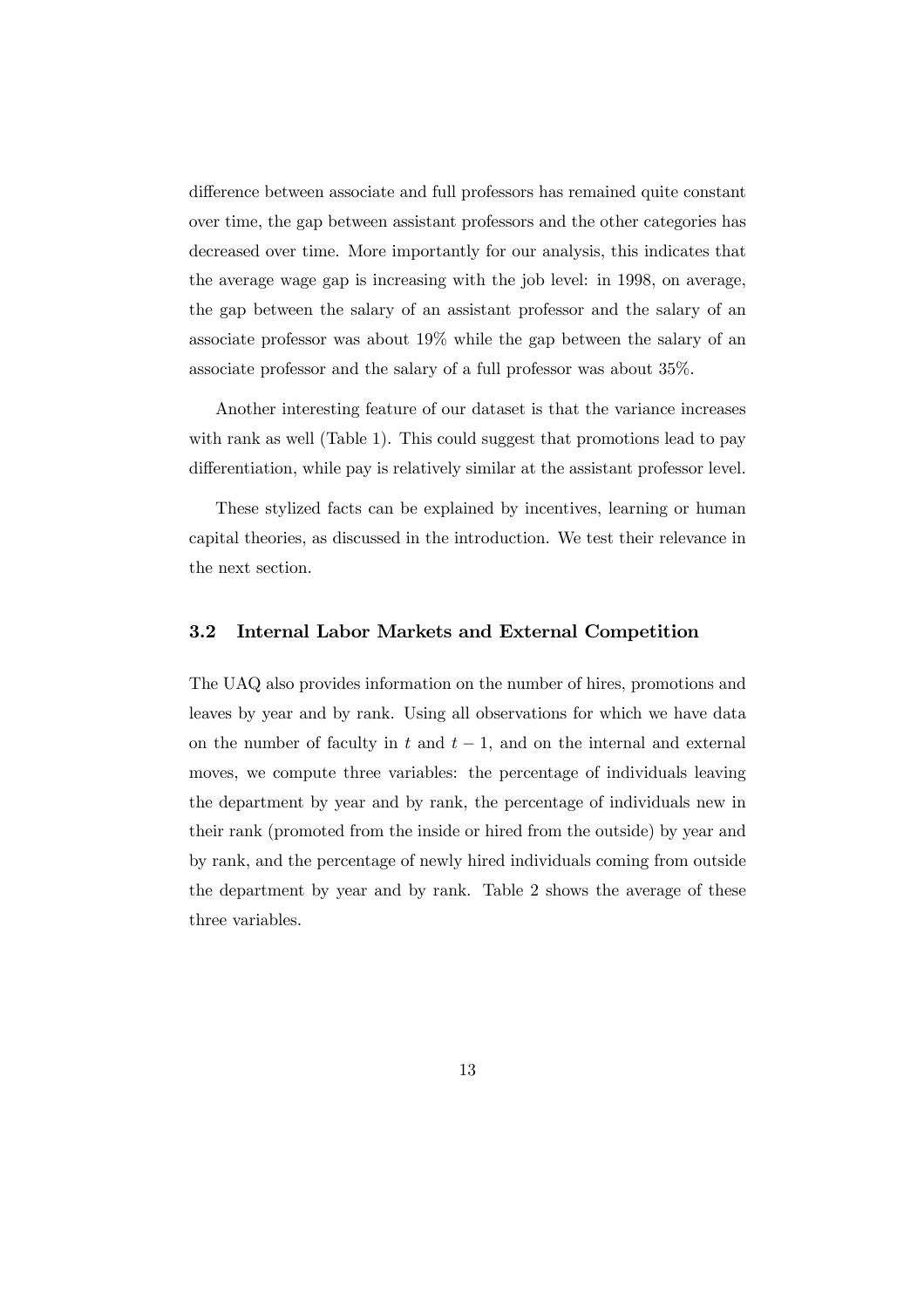



 $-$ associate vs assistant +++ prof vs associate \*\*\* full prof vs assistant

Table 1: Average wage and standard deviation by rank

|             | Mean   | Std. dev. |
|-------------|--------|-----------|
| $W_{asst}$  | 52,588 | 5,879     |
| $W_{assoc}$ | 62,837 | 10,323    |
| $W_{prof}$  | 84,750 | 18,272    |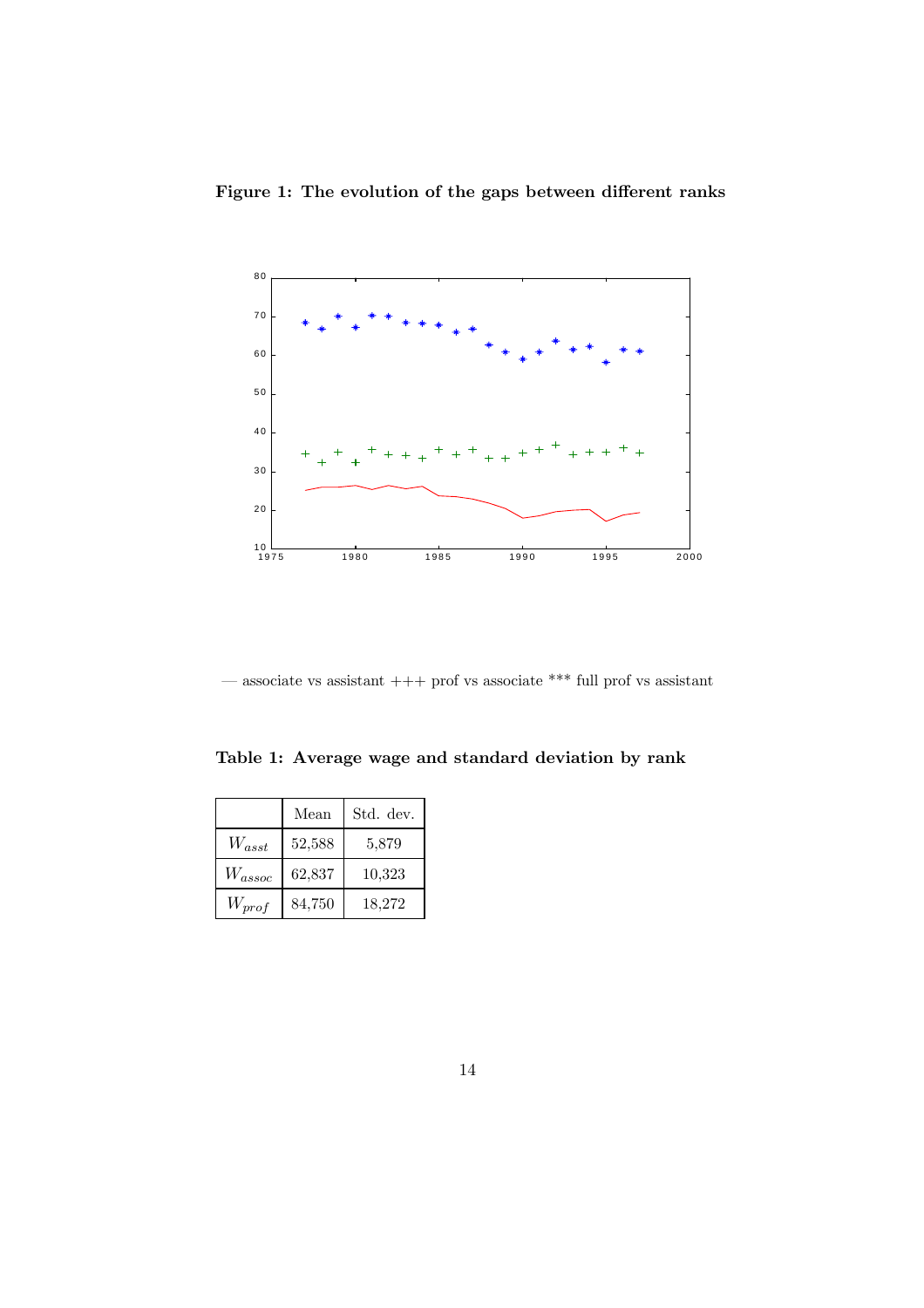| Rank       | $%$ of individuals     | $%$ of individuals | % of individuals new in their |
|------------|------------------------|--------------------|-------------------------------|
|            | leaving the department | new in their rank  | rank hired from the outside   |
| Professors | $3.6\%$                | $5.5\%$            | 28 %                          |
| Associates | $3\%$                  | 12.1 %             | 25 %                          |
| Assistants | $11.3\%$               | 19.1 %             | 95.8 %                        |

Table 2: Average internal and outside mobility

The average percentage of individuals leaving the department is relatively small for associate and full professors, but much higher for assistant professors. On the other hand, the average percentage of individuals who are new in their rank is decreasing with rank, and very large at the assistant professor level. Moreover, 96% of the new assistant professors are hired from the outside, this percentage decreases dramatically with rank. These statistics are consistent with the idea of internal competition for jobs. But around one quarter of new individuals are still hired from the outside at the higher ranks, suggesting that external competition also plays a non negligible role. We therefore include it in our empirical analysis.

### 3.3 Individual Data

We further use information about the entire population of individuals related to 107 universities which were ranked by the NRC in 19938. This dataset contains 2,673 individuals and provides the name, rank and university to

<sup>&</sup>lt;sup>8</sup>As a robustness check, we also used the 7th and the 9th edition of the Guide to Graduate Study in Economics to get information on the faculty of the departments. The 7th edition (academic years 1982-1984) gives for each department, the names of the faculty and their rank (from assistant to full professor). The 9th edition (academic year 1994-1995) in addition gives information on the date and the university of Ph.D. though sometimes lacks information on ranks. In a longer version of the paper, we also show the results using this alternative source.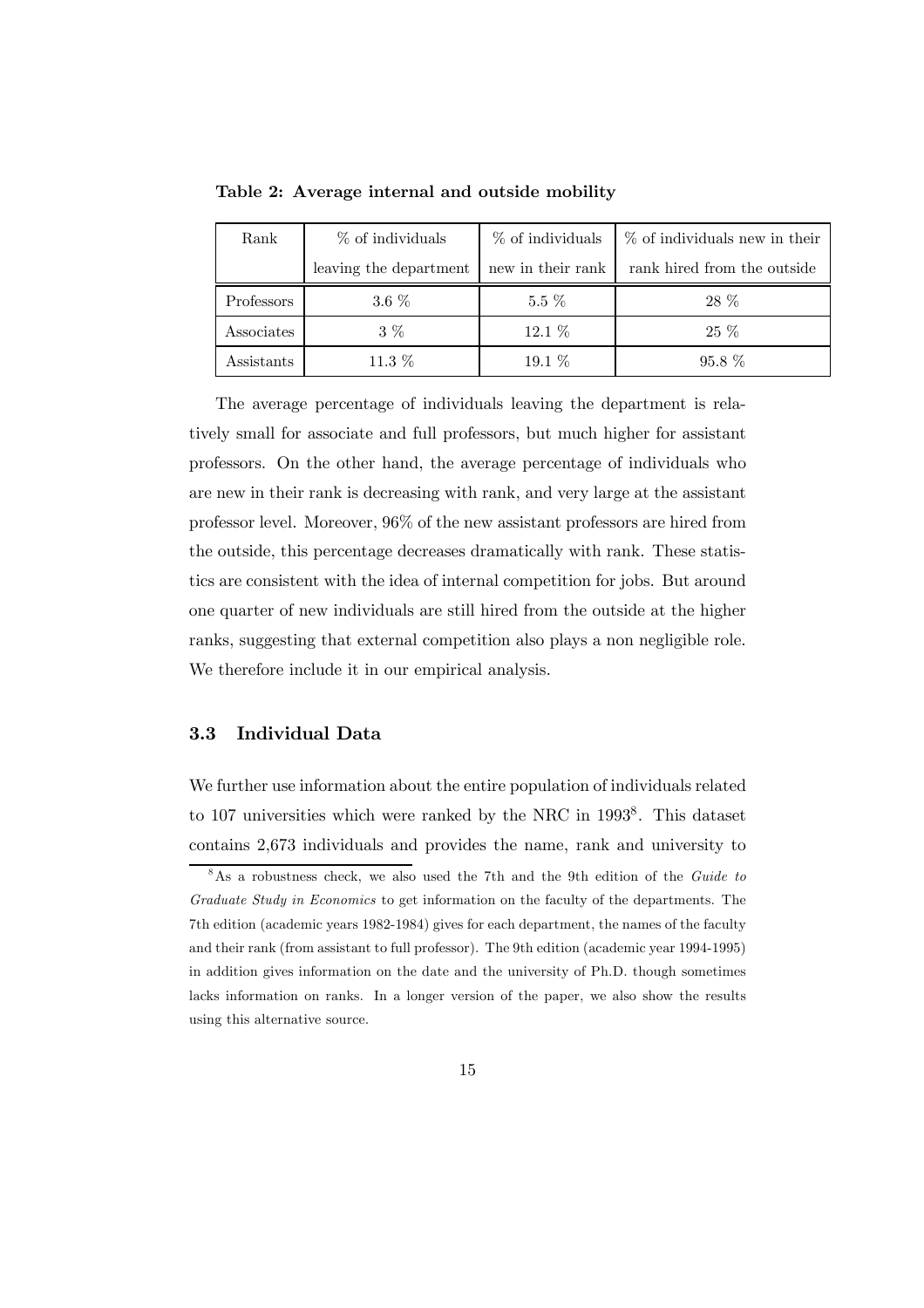which they are affiliated during the academic year 1992-1993. These names were linked to the bibliographic information in EconLit. This allows us not only to look at the performance of individuals in terms of research but also gives us the possibility to look at their cooperative behavior (through coauthorship).

The department composition, together with the bibliographic record of each individual, was then matched with the wage dataset. Wages for each layer were available for 50 universities, among them 13 are private. This provides information about 1,291 individuals. More than half of them are full professors (694 individuals or 53.8% of the sample), the category of associate professors is composed of 292 individuals (or 22.6% of the sample) and the others are assistant professors (305 individuals, or 23.6% of the sample).

# 4 Empirical Analysis

# 4.1 Increasing Wage Gaps

Our first test is to determine whether the wage gap is increasing along the promotion ladder. We look at the effect of the job level on average wage and test whether the coefficient is increasing. We regress the log of average wage on a dummy for associate, a dummy for full professor and some controls.

$$
\log W_{jrt} = \alpha_0 + \alpha_1 ASSO + \alpha_2 PROF + \alpha_3 Z_{jt} + \varepsilon_{jrt}
$$
 (1)

where j is an index for the university, r is an index for rank  $(r = PROF,$  $ASSO, ASST$ ) and t is a time index. The variables included as controls  $(Z)$ are a dummy for private universities and the size of the university (measured by the number of degrees awarded, in hundreds), the latest being slightly less well reported. Results are presented in table 3.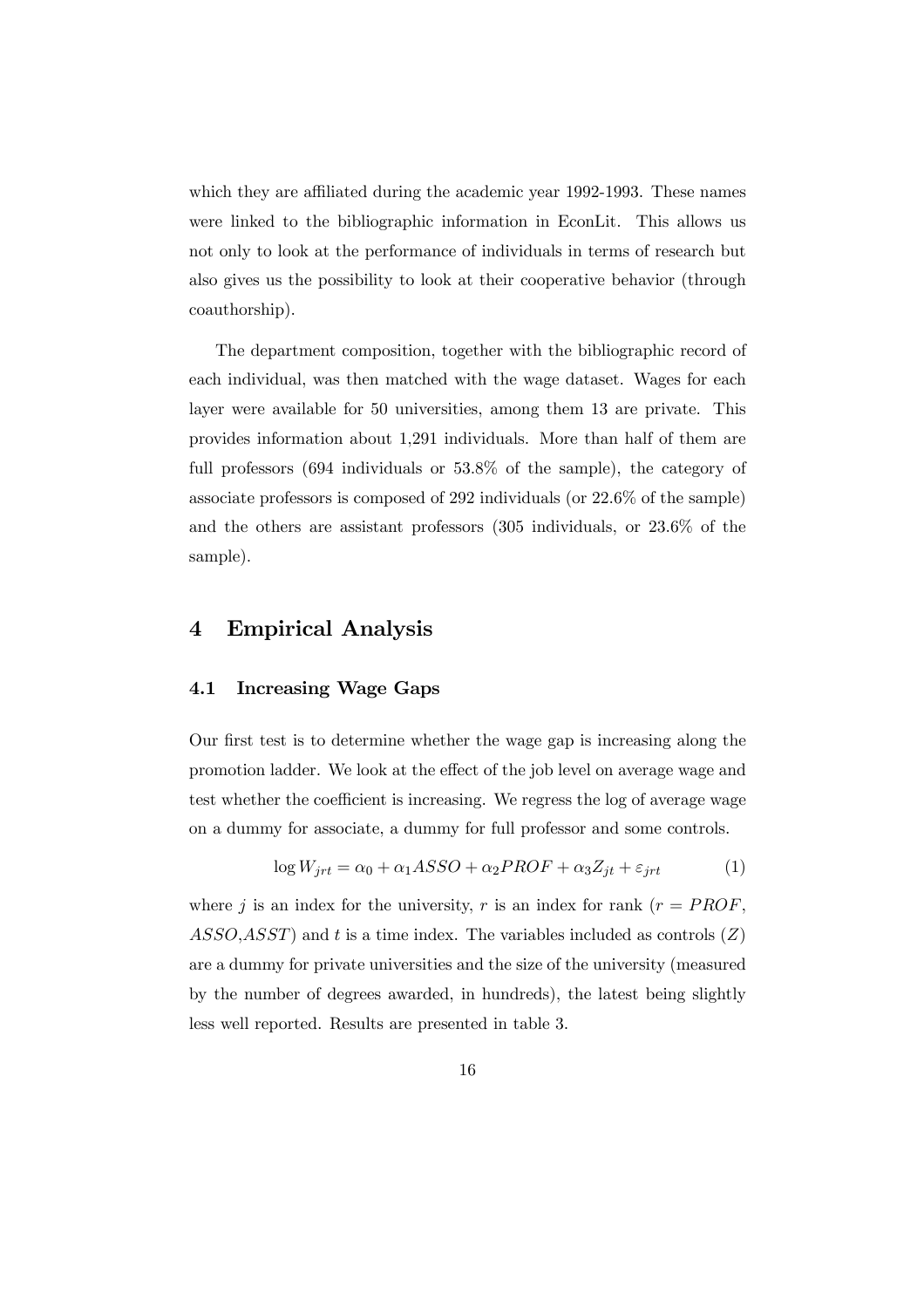Table 3: Wages and ranks

| Dep.var.: $\log W$ | (1)                  | (2)                  |
|--------------------|----------------------|----------------------|
| <i>ASSO</i>        | $0.20***$ (0.005)    | $0.20***$ (0.004)    |
| <i>PROF</i>        | $0.49***$ $(0.005)$  | $0.49***$ $(0.004)$  |
| Nr.BA              |                      | $0.07***$ $(0.004)$  |
| <i>PRIV</i>        |                      | $0.05***$ $(0.002)$  |
| constant           | $10.63***$ $(0.004)$ | $10.57***$ $(0.004)$ |
| Year dummies       | NO                   | <b>YES</b>           |
| Nr.Obs.            | 6300                 | 5721                 |
| Adj. $R^2$         | 0.56                 | 0.75                 |

Note: standard errors in parentheses, \*\*\*/\*\*/\* denotes statistical significance at the  $1\%/5\%/10\%$ level

We find evidence of an increasing relationship between wage and the job level. As one moves up in the hierarchy, the gap increases. As can be seen in the first column, job levels alone explain 56% of the variance. Size of the institution and its ownership also play an important role in wage determination.

The finding that the wage gap is increasing can be explained by various theories. Sequential tournaments and standards both generate the implication that the prize associated with promotions should be increasing along the hierarchy. However, wage differentials could simply reflect differences in life-time achievements if individuals at the top of the hierarchy have been selected on the basis of their productivity. Finally, human capital theory would also predict that wages increase with experience. Therefore, increasing wage gaps could also reflect differences in human capital accumulation.

To control for selection, we need a measure of performance for each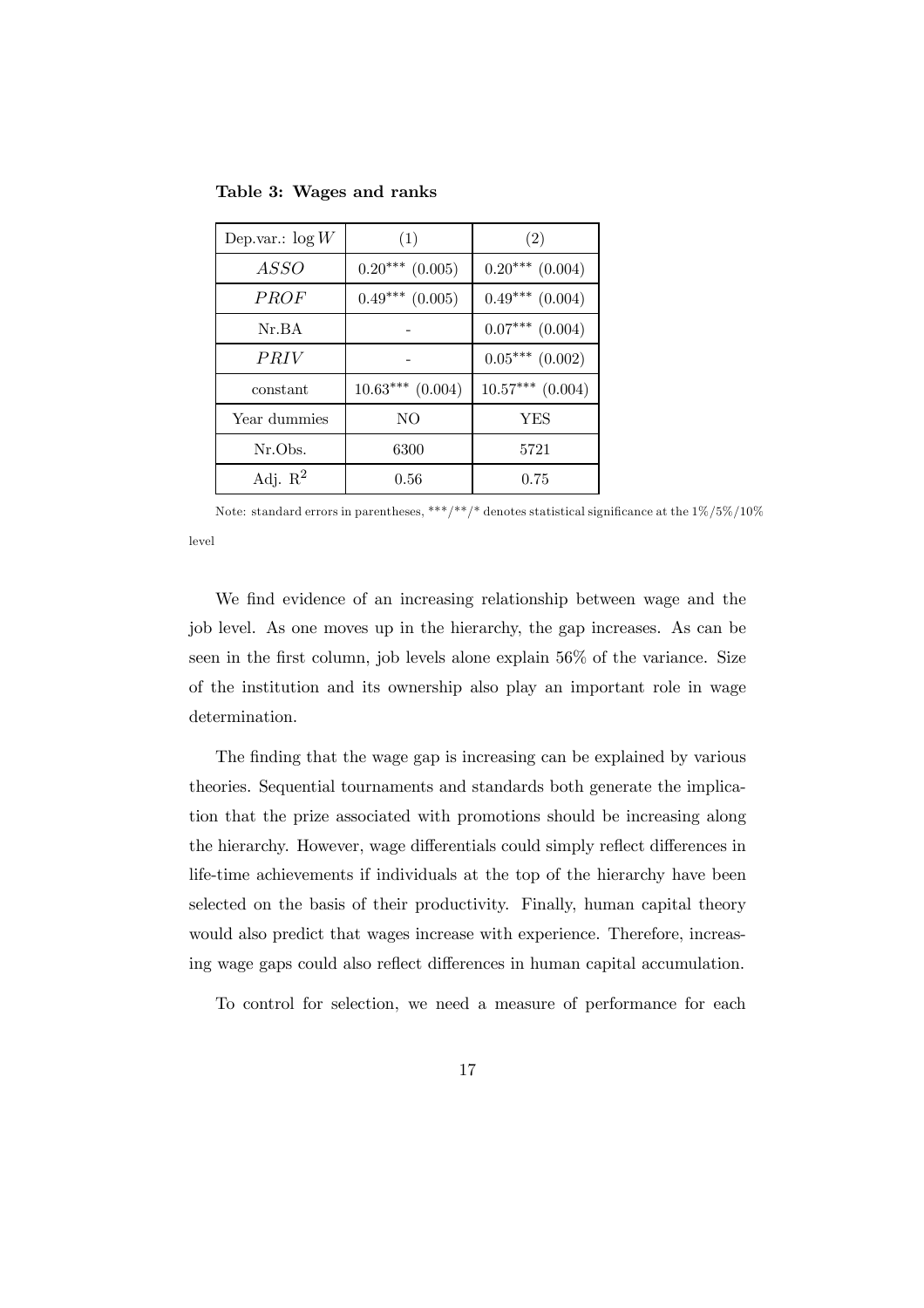hierarchical layer. To disaggregate university production by category of job, we use the list of the names and the ranks of individuals working in the department as provided in the 1993 survey of the NRC. For each individual, we constructed the publication history between 1969 and 1998 from EconLit. This allows us to compute the mean number of publications per rank for each of the 107 doctoral programs included in the NRC survey.

Publications are adjusted for quality and corrected for coauthorship, dividing the weight of the paper by the number of coauthors. Different quality weights have been proposed in the literature. We selected one methodology, suggested in Bauwens (1998): each journal receives a weight between one and five on the basis of the product of the impact factor and the total number of citations received during a given year (the latter reflecting better the long run) and then gives weight 1 to journals not included in the Journal Citation Report (JCR) but included in Econlit, because the non-JCR included journals are quite likely to be rarely cited ones. This method has the advantage of being simple and of weighting all journals. One disadvantage is that weights can be seen as relatively subjective. We also used publications weighted by the impact factor of the journal and obtained similar results.

We link the cross section information on the composition of economics departments and their publication to the information about wages for the year 1992. We find a match for 50 universities. It is important to stress once again that, while we gain some insight on the potential variables influencing wages, we lose the time dimension. We were unfortunately not able to follow the career of individuals $9$  as the survey was not continued in subsequent years.

<sup>&</sup>lt;sup>9</sup>In Coupé et al. (2006), we follow the career of a sample of 1,000 top economists and linked their productivity to their career achievements, but without information about individual wages.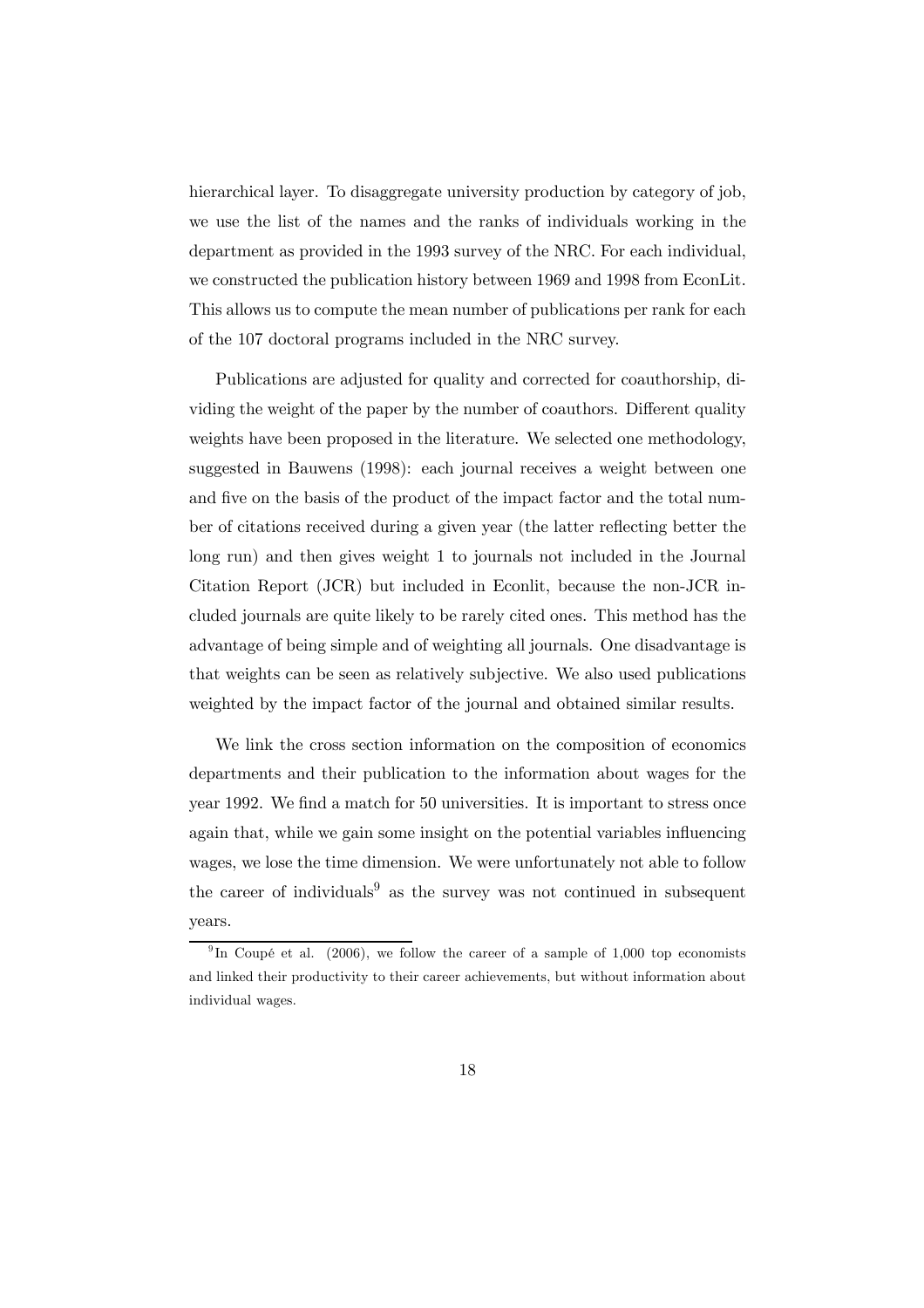To control for the possibility that wage gaps reflect differences in average past publications, we create a variable called average past publication by rank (PPUB) by summing all papers published from 1969 until 1992 of those individuals present in university  $j$  and rank  $r$  in 1992, and dividing the sum by the number of individuals by rank. We then regress the log of wage by rank on the log of *PPUB* by rank, controlling for ranks:

$$
\log W_{jr} = \delta_0 + \delta_1 ASSO + \delta_2 PROF + \delta_3 \log PPUB_{jr} + \varepsilon_{jr}
$$
 (2)

In the first column of table 4, we find that publications matter, but also that promotion premia are lower when controlling for production differentials. The raw gaps for this subsample of 50 universities are 19% (from assistant to associate) and 54% (from associate to professor). Correcting for past performance, we get gaps of 8% and 38%. Despite this reduction is size, we still find increasing wage gaps.

| Dep.var.:           | $\log W$            | $\log W_{prof}$     | $\log W_{ASSO}$    | $\log W_{ASST}$     |
|---------------------|---------------------|---------------------|--------------------|---------------------|
| constant            | $10.57***$ $(0.03)$ | $10.37***$ $(0.14)$ | $10.61***$ $(0.1)$ | $10.79***$ $(0.02)$ |
| $\log PPUB$         | $0.08***(0.02)$     | $0.27***$ (0.04)    | $0.13***$ (0.03)   | 0.02(0.015)         |
| <i>ASSO</i>         | $0.08***$ (0.03)    |                     |                    |                     |
| <b>PROF</b>         | $0.38***(0.04)$     |                     |                    |                     |
| Nr.Obs              | 150                 | 50                  |                    |                     |
| Adj. $\mathbb{R}^2$ | 0.79                | 0.50                | 0.22               | 0.01                |

Table 4: Wages and past performance

Note: see table 3

We also ran the equation for each rank separately:

$$
\log W_{jr} = \gamma_0 + \gamma_1 \log PPUB_{jr} + \varepsilon'_{jr} \forall r
$$
\n(3)

Columns 2 to 4 present the results. An interesting finding is that wages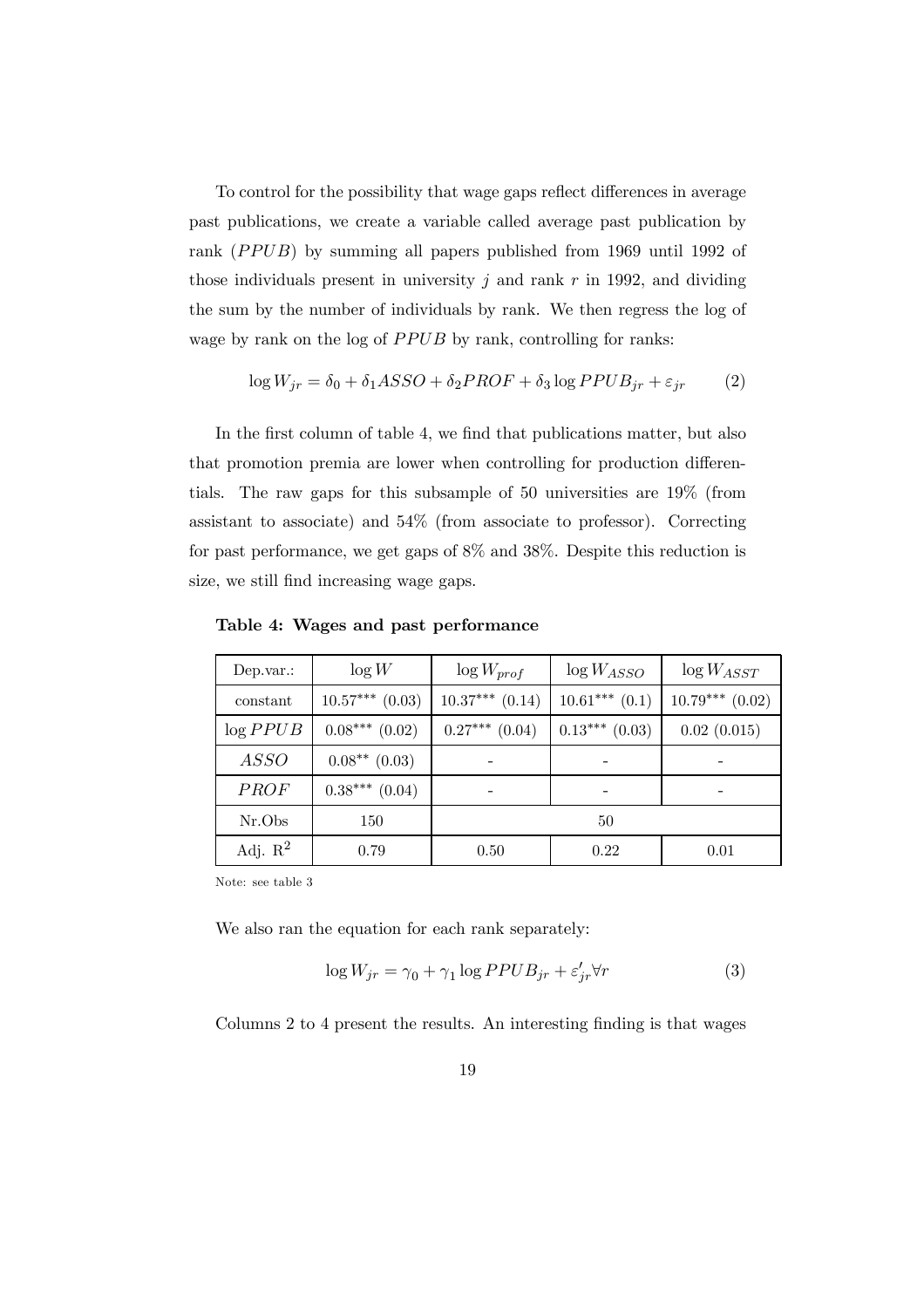are more performance related at higher levels of the hierarchy. This appears to indicate a learning and selection effect, the most productive scholars being allocated to the more lucrative positions. This result can be linked to the stylized fact that the variance of wages was more important for higher ranks. The results remain valid when we control for the same variables used in table 3, but the number of observations then drops to 39 when we add the number of degrees awarded as a control of size because this variable is less well reported.

To control for (non time-varying) omitted variables and university fixed effects in the salary level, we regress the difference of the log wages on the difference of the log past publications<sup>10</sup>.

| Dep.var.                              | $\log W_{PROF} - \log W_{ASSO}$ | $\log W_{ASSO} - \log W_{ASST}$ |
|---------------------------------------|---------------------------------|---------------------------------|
| constant                              | $0.28***(0.026)$                | $0.15***(0.022)$                |
| $\log PPUB_{PROF} - \log PPUB_{ASSO}$ | $0.12***$ (0.034)               |                                 |
| $\log PPUB_{ASSO} - \log PPUB_{ASST}$ |                                 | $0.027**$ $(0.01)$              |
| Nr.Obs                                | 50                              | 50                              |
| Adj. $\mathbb{R}^2$                   | 0.18                            | 0.06                            |

Table 5: Wage gaps and past publication differences

Note: see table 3

Results are presented in table 5. We find a positive effect of publication: higher wage gaps are partly explained by higher past publication gaps. Moreover, the difference in the constant again indicates an increasing wage gap. Finally, the sensitivity of wage gaps to productivity differences increases along the career.

 $10$  Note that we are not able to control for university-by-rank fixed effects in this specification. We would have needed a panel dataset to properly address this concern.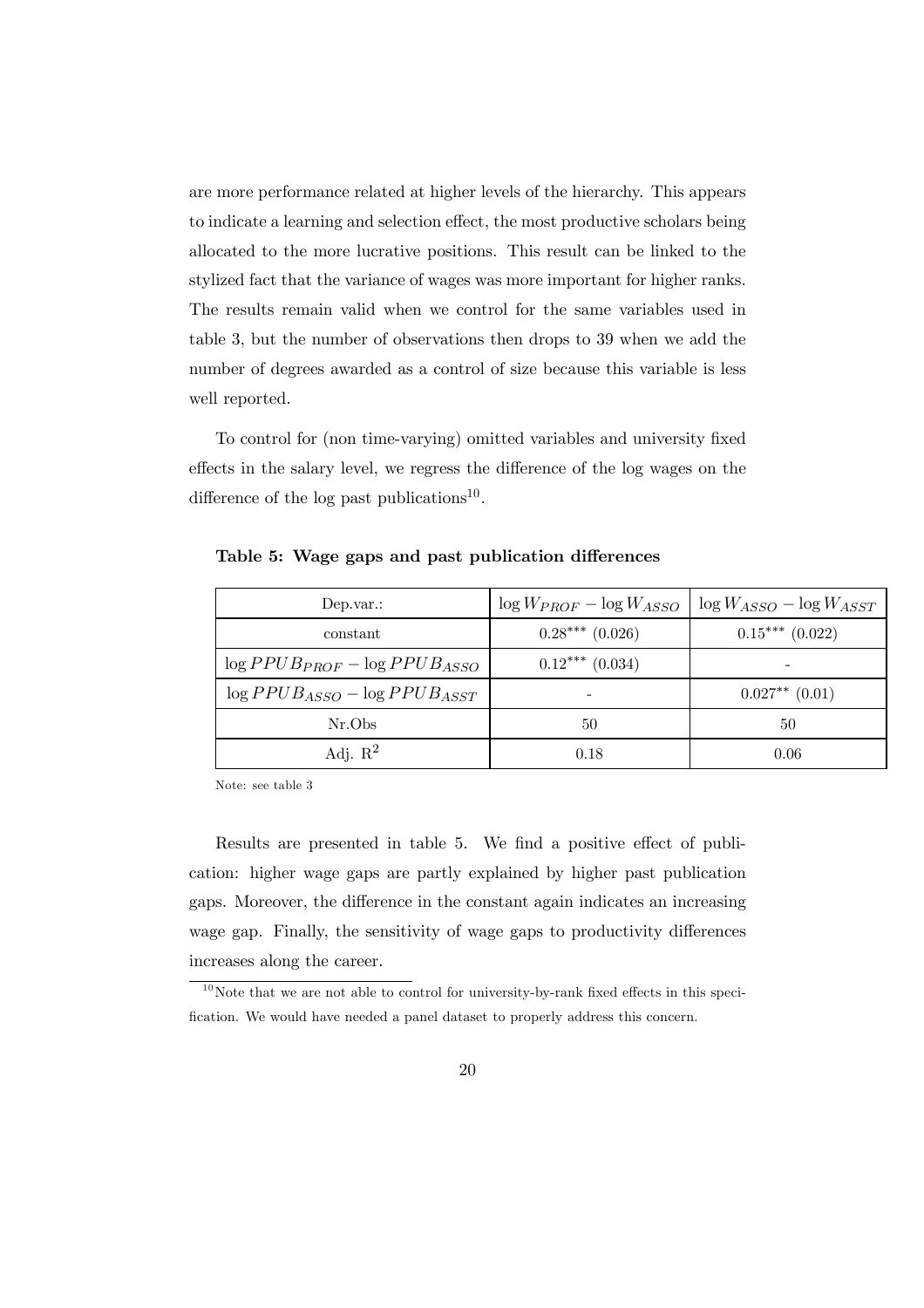Human capital theory predicts that wages are linked to seniority if individuals accumulate on-the-job human capital. Therefore, an alternative explanation for increasing wage gaps could be differences in average experience. We checked this hypothesis using individual data of the 9th Guide to Graduate Study in Economics which gave for some universities the year of Ph.D, allowing us to compute the average experience level by rank. Controlling for differences in past publications, we did not find a significant effect of the difference in average experience level on the wage gap. This finding could be due to the lack of sufficient variation in average experience level by rank.

Another potential explanation is that wage increases are imposed on departments because it reveals private information about worker's performance to the market (Waldman, 1984; Bernhardt, 1995). Despite the fact that research performance is publically observable, it could be that the market values some of the other skills important in the academic profession and that firms have private information about them.

There are also some elements that could explain the variation across departments for which we can not control such as differences in teaching loads. However, given the relative (compared to publications) unobservability of the quality of teaching, universities are less able to provide incentives in this area. What they could do though is to include the subjective information in the promotion decision.

To sum up, economics departments have increasing wage gaps and this finding can not be entirely explained by performance differentials. This suggests that incentive-related motivations might lie at the origin of this finding. We also find evidence of learning and selection, as wages become more performance related at higher ranks. We analyze these issues further by performing additional tests.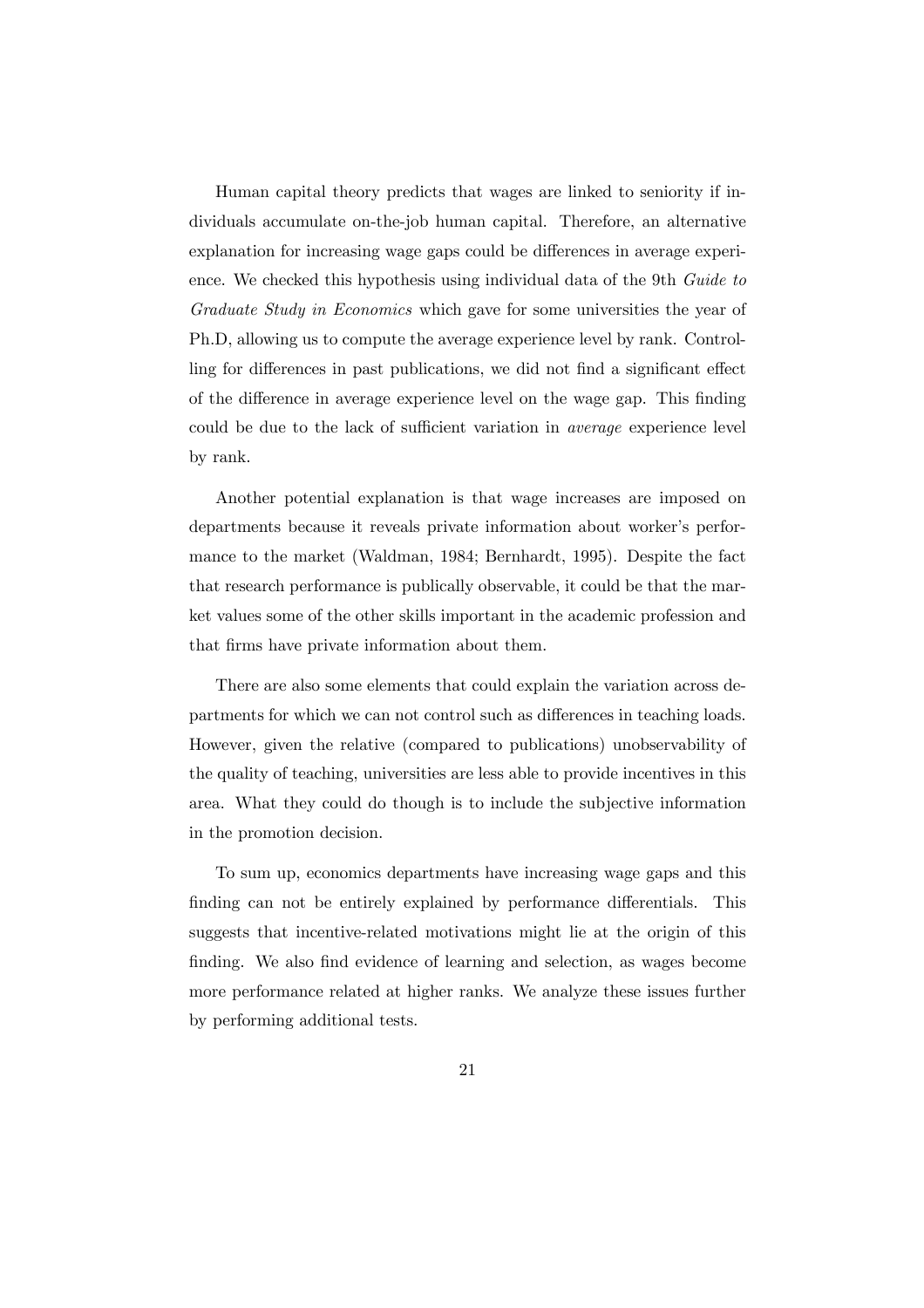#### 4.2 The Prize and the Number of Contestants

The second hypothesis that we want to test is whether the wage gap between job ladders is a function of the number of participants. The more there are participants, the harder it should be to win the prize, and therefore, ex ante, a bigger reward should be needed to provide sufficient incentives to contestants. We therefore regress the wage gap between the full professor level and the associate professor level on the number of associate professors waiting for promotion, controlling for size and type of institution:

$$
\log GAP_{j,PROF-ASSO} = f(NRASSO_j, PRIV_j, SIZE_j)
$$
 (4)

Similarly, we regress the wage gap between the associate professor level and the assistant professor level on the number of assistant professors and the same controls:

$$
\log GAP_{j,ASSO-ASST} = f(NR.ASST_j, PRIV_j, SIZE_j)
$$
 (5)

Results are provided in table 6. The number of contenders is positively and significantly related to the wage spread, in line with tournament theory. The more people are fighting for the prize, the larger should the prize be. The relationship is apparently stronger for the gap at the lower level  $(GAP_{ASSO-ASST}).$ 

There are two problems associated with our specification. The first difficulty is that part of the wage gap reflects differences in average past productivity between ranks, as we have seen in the previous subsection, so that we would like to distinguish the selection effect from the incentive effect.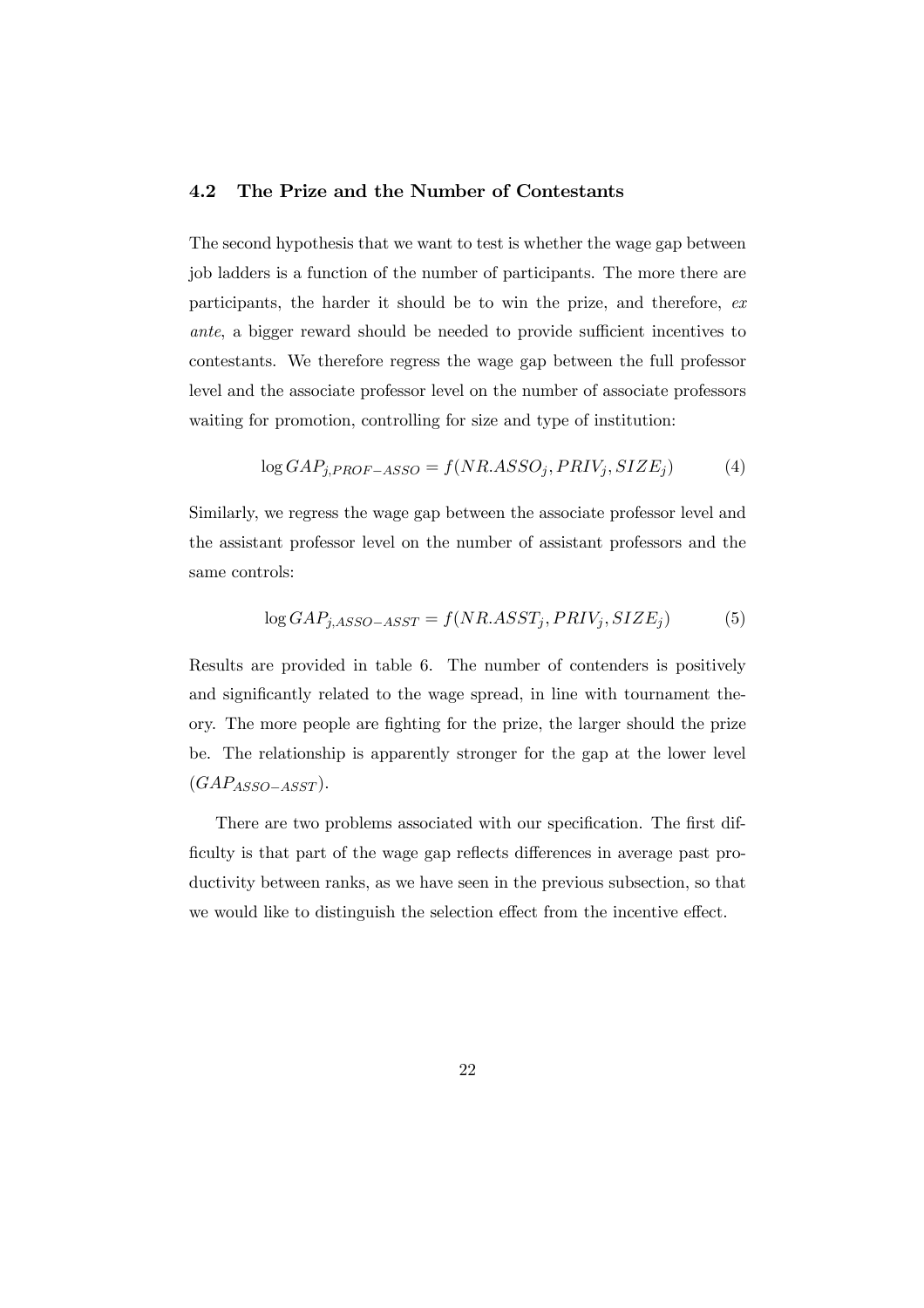| Dep.var.:           | $\log GAP_{PROF-ASSO}$ | $\log\text{GAP}_{ASSO-ASST}$ |
|---------------------|------------------------|------------------------------|
| Nr. Contestants     | $0.017***$ $(0.004)$   | $0.019***$ $(0.005)$         |
| Nr.BA               | $0.18***(0.01)$        | $0.12***$ $(0.015)$          |
| PRIV                | $0.33***$ $(0.028)$    | $0.23***$ $(0.03)$           |
| constant            | $9.30***$ $(0.005)$    | $8.85***(0.06)$              |
| Nr.Obs.             | 1853                   | 1852                         |
| Adj. $\mathbb{R}^2$ | 0.19                   | 0.10                         |

Table 6: Effect of the number of contestants on the wage gap

Note: see table 3

To control for this selection effect, we create a corrected wage gap, i.e. a measure of the wage gap "purified" from the selection effect. We first regress the log of the wage gap on the log of the gap in average cumulative publications (as in Table 5). The part which is not explained by the publication differential is the corrected wage gap (CGAP).

We then regress the corrected wage gap on the number of contestants. This corrected wage gap measures the part of the wage gap not accounted by the selection effect and is therefore more likely to reflect incentives provided by the promotion prize.

$$
CGAP_{j,PROF-ASSO} = f(NR.CONTESTANTS_j)
$$
 (6)

$$
CGAPj,ASSO-ASST = f(NR. CONTESTANTSj)
$$
 (7)

Results are reported in table 7. We find a positive and slightly significant effect of the number of assistant professors, but a negative - though not significant - effect of the number of associate professors. This result can be linked to the observed hierarchical structure of economics departments. Contrarily to firms where the hierarchy is organized in a pyramide-like scheme, the largest layer in departments is composed of professors, while the number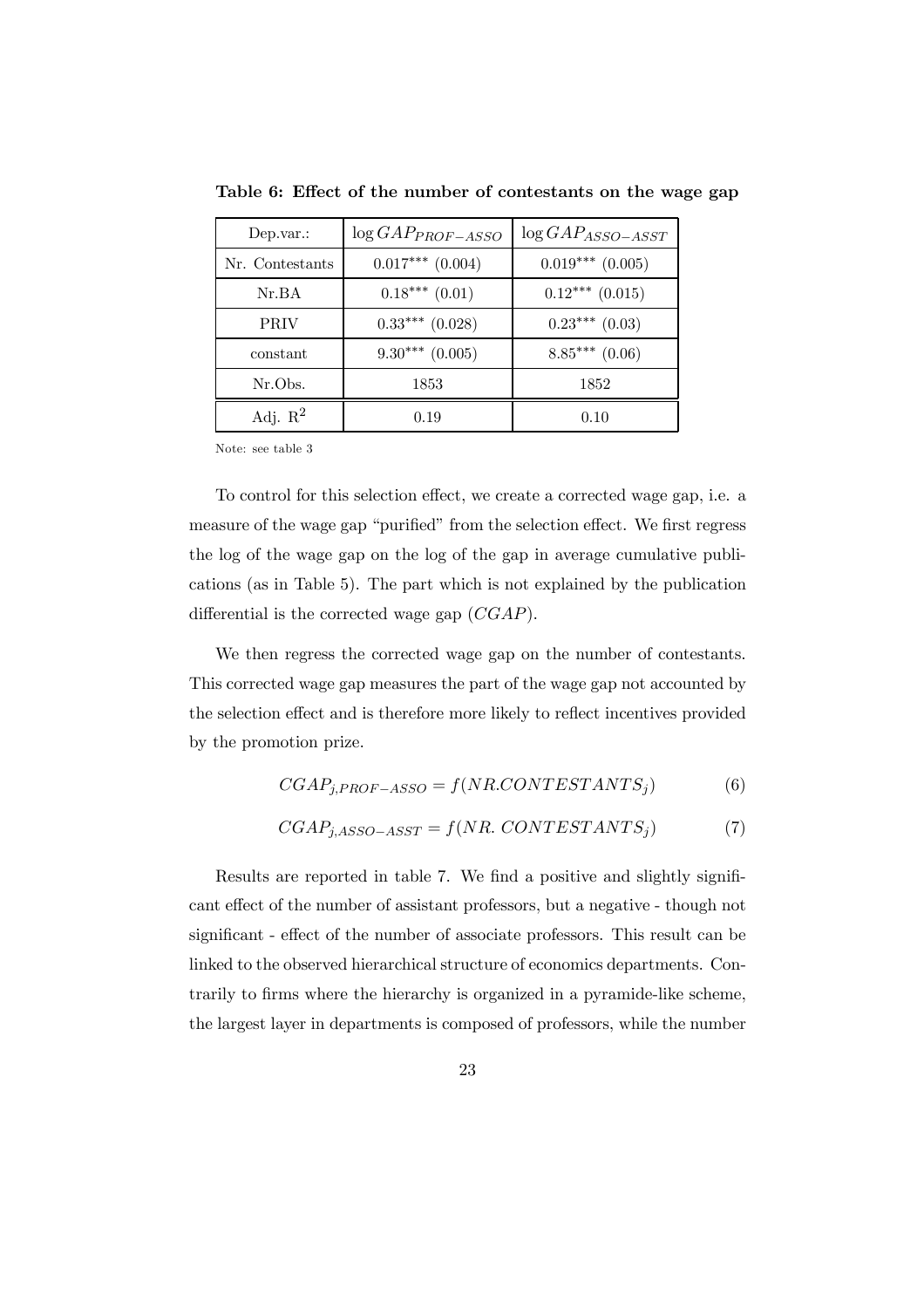of associates is usually smaller than the number of assistants. This could explain why there seems to be a tournament effect in the first round of promotion (from assistant to associate), but not in the second. Alltogether, we do not find a clear effect of the number of contestants on the wage gap.

| Dep. var.:          | $CGAP_{PROF-ASSO}$  | $CGAP_{ASSO-ASST}$ |
|---------------------|---------------------|--------------------|
| Nr. Contestants     | $-0.006$ $(-0.005)$ | $0.007*$ (0.004)   |
| constant            | $0.32***$ (0.035)   | $0.11***$ (0.02)   |
| Nr.Obs.             | 50                  | 50                 |
| Adj. $\mathbb{R}^2$ | 0.01                | 0.04               |

Table 7: Effect of the number of contestants on the corrected wage gap

Note: see table 3

The second problem is that we use the absolute number of contestants. By doing this, we do not control for the number of positions available. In the literature on firms one generally takes the number of board members (in other words, divided by  $1 \text{ CEO}$ )<sup>11</sup>. A solution could be to divide the number of contestants by the number of existing positions in the upper level. Indeed one could argue that the probability to be promoted will increase with the number of existing positions. However, the fact that there are many people in the higher ranks can also mean that the positions have been filled recently. Our results were not qualitatively different when we used this other definition. We carry on a more precise analysis of slots in section 5.

 $11$ Eriksson (1999) finds that for each additional manager with "significant" responsibilities, the wage gap increase by 1.8%. Conyon et al. (2001) find that each additional board-member increases the gap by 3.5%. Bognanno (2001) finally shows that each additional vice president increases the gap between the president and the vice-presidents salary by 4%.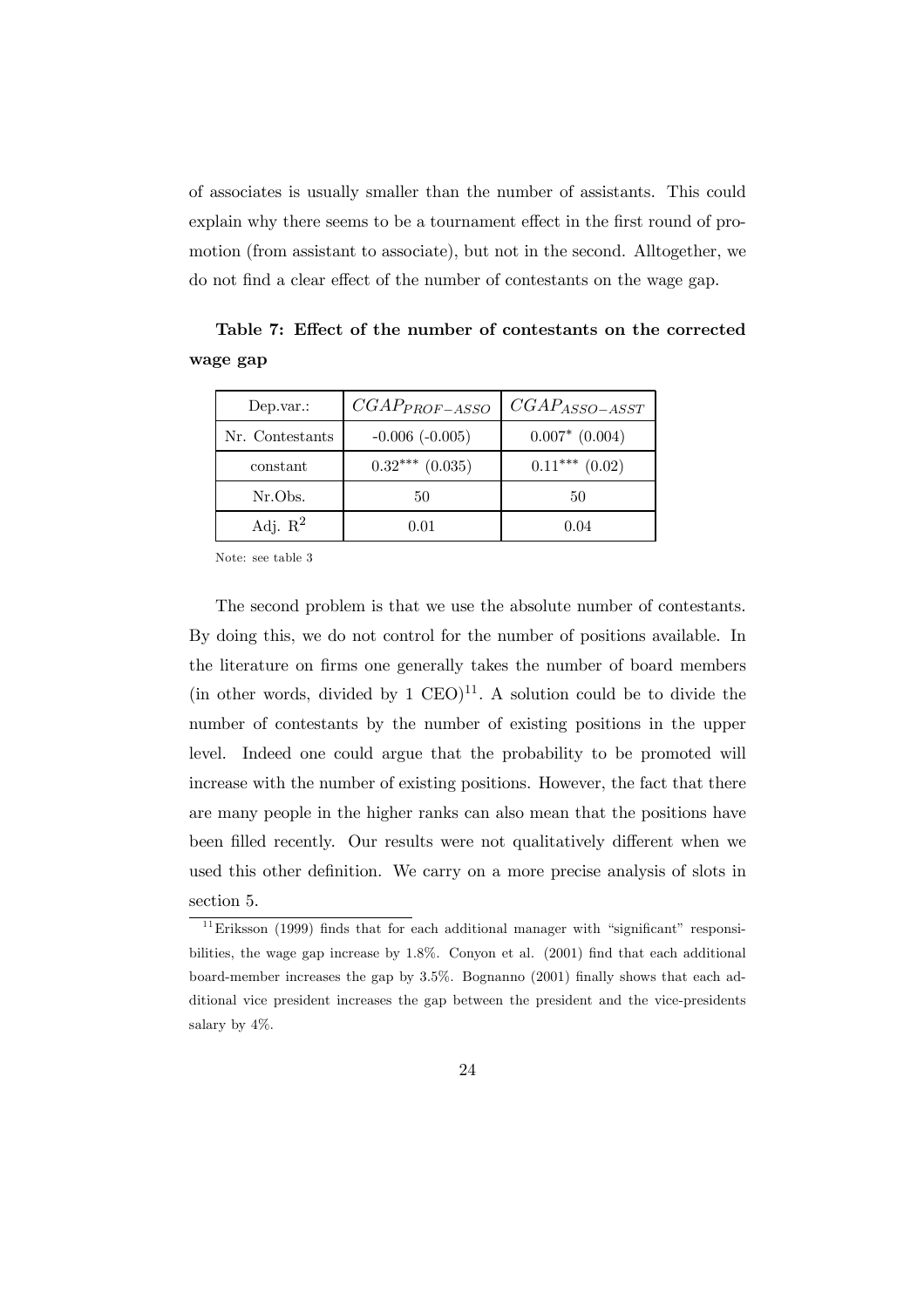#### 4.3 Incentive Effect

Do economists at the assistant and associate level produce more in universities with higher wage gaps? Are people responding to incentives? To check this, we test whether we can find a relationship between production on the one hand and wage gap on the other. To avoid reversed causality, we use individual publications (weighted for coauthorship and adjusted for quality, as for past publications) during the period 1993-1995 as a measure of performance  $(PERF)$ .

We regress this productivity variable on the log of the wage gap in the university where the individual is affiliated:

$$
PERF_i = \lambda_0 + \lambda_1 GAP_{jr} + \lambda_2 ASSO + \varepsilon_i \tag{8}
$$

where  $GAP_{jr}$  is log  $GAP_{j,ASSO-ASST}$  if individual i is assistant professor and  $\log GAP_{j,PROF-ASSO}$  if he is associate. We find a positive and significant effect of the wage gap on individual performance (table 8 column 1). A doubling of the wage gap would lead to an increase of the average production by rank of 1 AER-equivalent article. Assistant professors in our sample appear to be more productive than associate professors, also in line with various incentive theories $^{12}$ .

 $12$ This comparison could only reflect cross-sectional differences between individuals in the subsamples, and not necessarily a dynamic reduction of productivity after the first promotion (on the latest see Coupé, Smeets and Warzynski, 2006).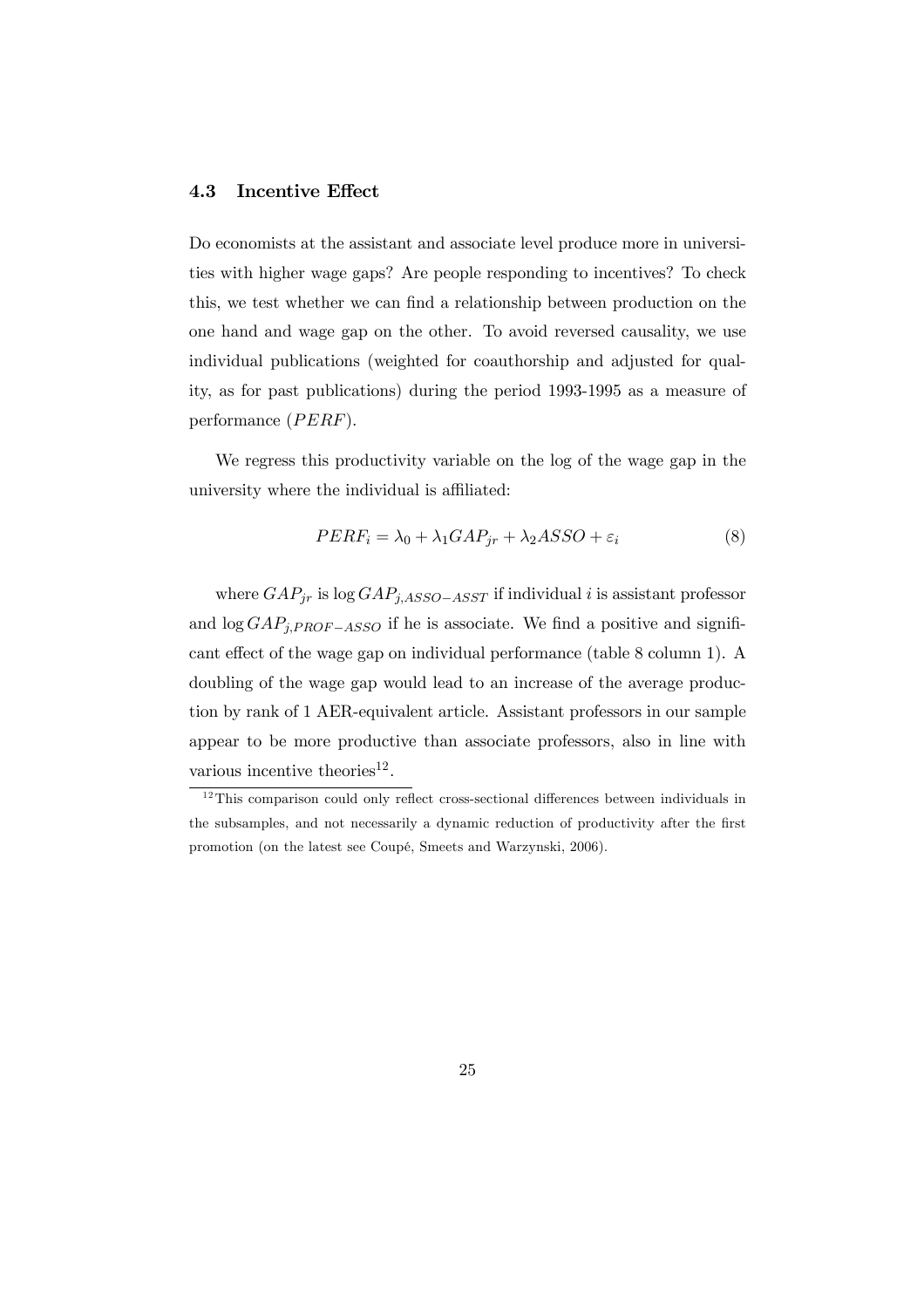| Dep.var.: $PERF$ | (1)                 | (2)                |
|------------------|---------------------|--------------------|
| GAP              | $5.35**$ $(2.15)$   |                    |
| CGAP             |                     | $7.83***$ $(2.31)$ |
| ASSO             | $-2.37***$ $(0.55)$ | $-1.46***$ (0.45)  |
| constant         | $4.95***(0.53)$     | $5.95***$ $(0.32)$ |
| Nr.Obs.          | 597                 |                    |
| Adj. $R^2$       | 0.03                | 0.04               |

Table 8: Effect of the wage gap on performance

Note: see table 3

As discussed in section 2, this result could as well be explained by a selection effect if the more productive individuals are also working in the higher wage universities. Therefore, we use once again the corrected wage gap instead of the observed wage gap to control for the selection effect:

$$
PERF_i = \lambda'_0 + \lambda'_1 CGAP_{jr} + \lambda'_2 ASSO_i + \varepsilon'_i
$$
\n
$$
(9)
$$

Results are presented in column 2. We see that when we use the part of the wage gap reflecting "pure incentives", we find a more important effect of the wage gap, a doubling of the corrected wage gap being associated with an increase by 1.5 AER equivalent article on average. This result suggests that wage gaps have a strong incentive effect once we control for selection, in line with incentive theories.

## 4.4 Cooperation

A disadvantage of tournament is that they will decrease the willingness to cooperate with colleagues of the same rank. While internal collaboration with colleagues of the same rank increases individual output, it also increases the output of a competitor. Additionally, the market might have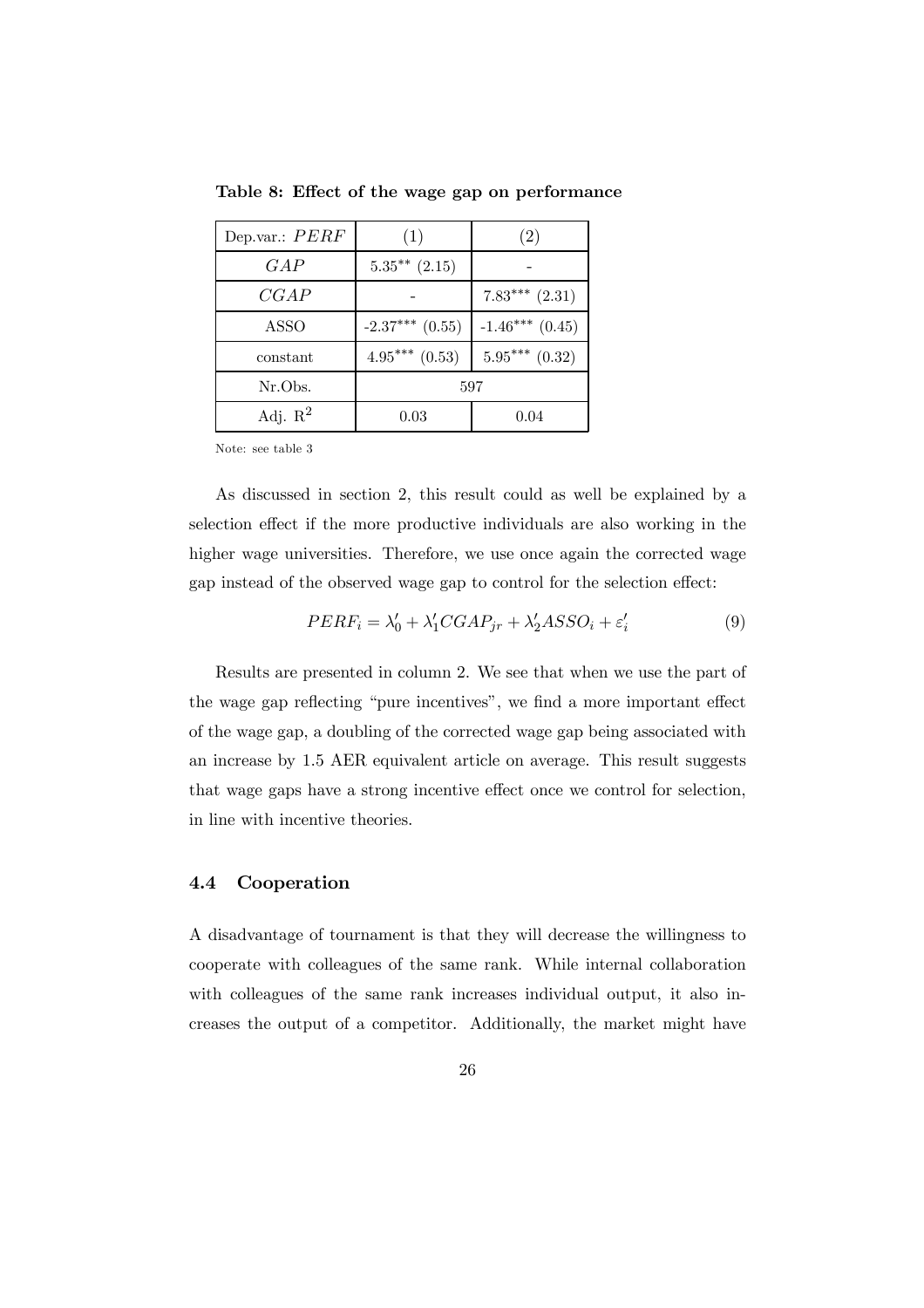difficulty finding out the respective contributions of each author, creating a free rider problem. We ask two questions: first, do professors collaborate more internally (within department) within rank as they are not in competition anymore? Second, do we find more 'internal within rank' cooperation in departments that have smaller wage gaps?

To test these two hypotheses, we create a variable called internal cooperation within rank  $(ICWR)$  by dividing the number of papers coauthored within university within rank (i.e. with other contestants) by the total number of publications, over the period 1993-1995. We also create a variable called cooperation (COOP) by dividing the number of coauthored papers by the total number of papers over the same period. This variable measures all types of cooperation (internal and external, within rank and between ranks). To provide a snapshot of how cooperative behavior depends on rank, average internal cooperation within rank and cooperation are presented in table 9.

|           | COOP       | <i>ICWR</i> |
|-----------|------------|-------------|
| Assistant | 0.57(0.37) | 0.05(0.16)  |
| Associate | 0.71(0.36) | 0.03(0.13)  |
| Professor | 0.64(0.38) | 0.06(0.19)  |

Table 9: Cooperation and rank

Note: standard deviations in parentheses

We find that, among those economists who published at least one paper over the period (949 individuals or 73.5% of the sample), 63.5% of the papers are coauthored. Moreover, associate professors are those who cooperated more during that period. On the other hand, they are also those who cooperated less within rank. However, the number of associate professors is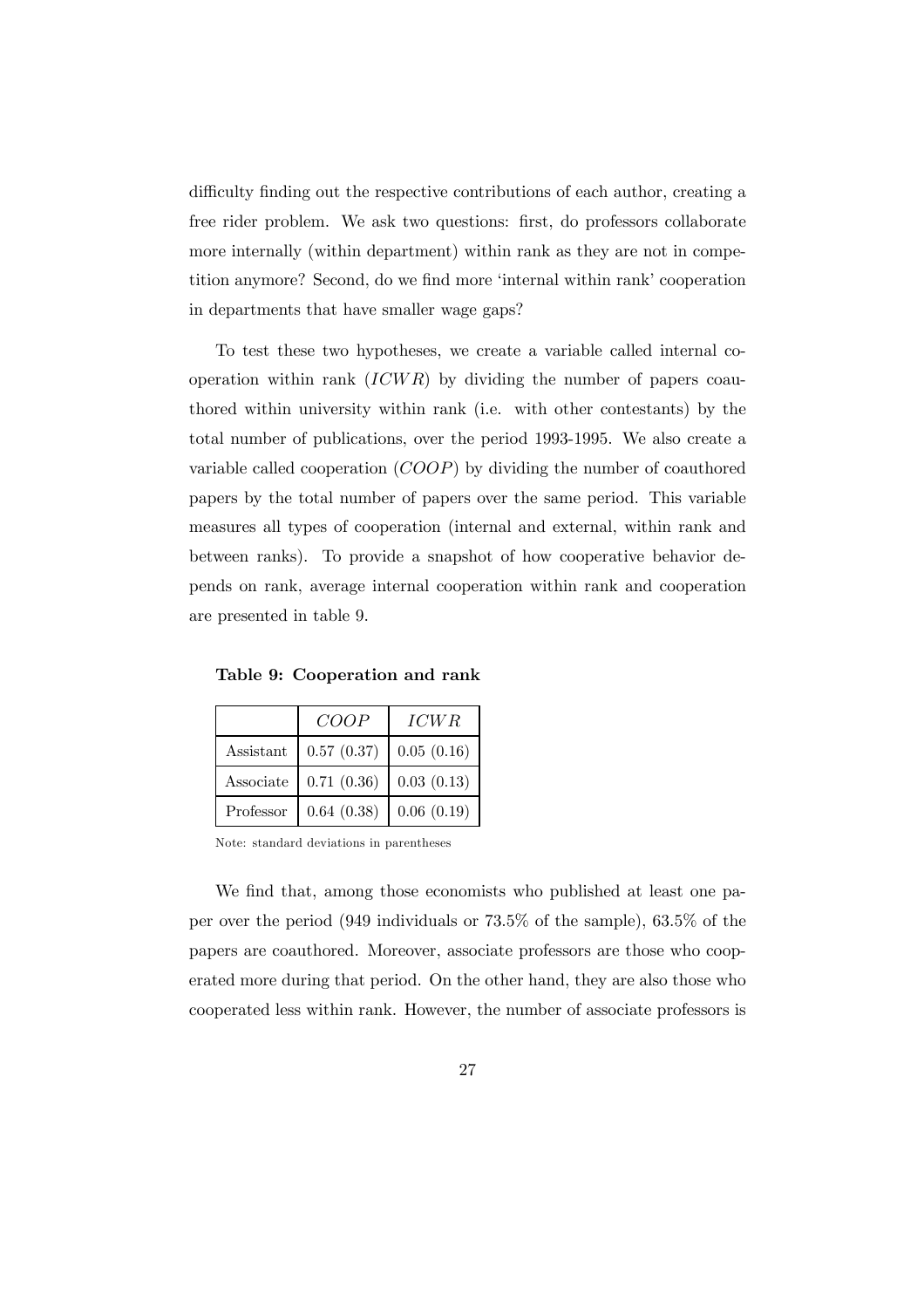often smaller than the number of assistant professors and much smaller than the number of professors. We take this into account by adding the number of colleagues by rank as an additional control in the empirical analysis (see below).

We then relate  $ICWR$  to the log of the wage gap as in the previous subsection. Because there are a lot of people who do not cooperate at all or cooperate on all their papers, we prefer to use a dichotomic variable as dependent variable and create a dummy DICWR equal to 1 if individual cooperated internally within rank on at least one paper and 0 otherwise. Individuals who did not publish did not cooperate neither and were assigned value of 0 (we relax this assumption infra). In our sample, 43 assistant professors (around 14% of the sample) and 23 associate professors (around 8% of the sample) cooperated within rank.

We run a probit analysis:

$$
ICWR_i^* = \mu_0 + \mu_1 GAP_{jr} + \mu_2 ASSO_i + \varepsilon_i
$$

$$
DICWR_i = 1 \text{ if } ICWR_i^* > 0
$$
  

$$
DICWR_i = 0 \text{ if } ICWR_i^* \le 0
$$

Colum 1 of table 10 shows the marginal changes. We find negative but not significant effect of the wage gap. Cooperative behavior within rank does not appear to be affected by wage gaps. On the other hand, we find that associate professors tend to cooperate significantly less within rank.

Finally, we run a similar probit analysis using the corrected wage gap as explanatory variable:

$$
ICWR_i^* = \mu_0' + \mu_1'CGAP_{jr} + \mu_2'ASSO_i + \varepsilon_i
$$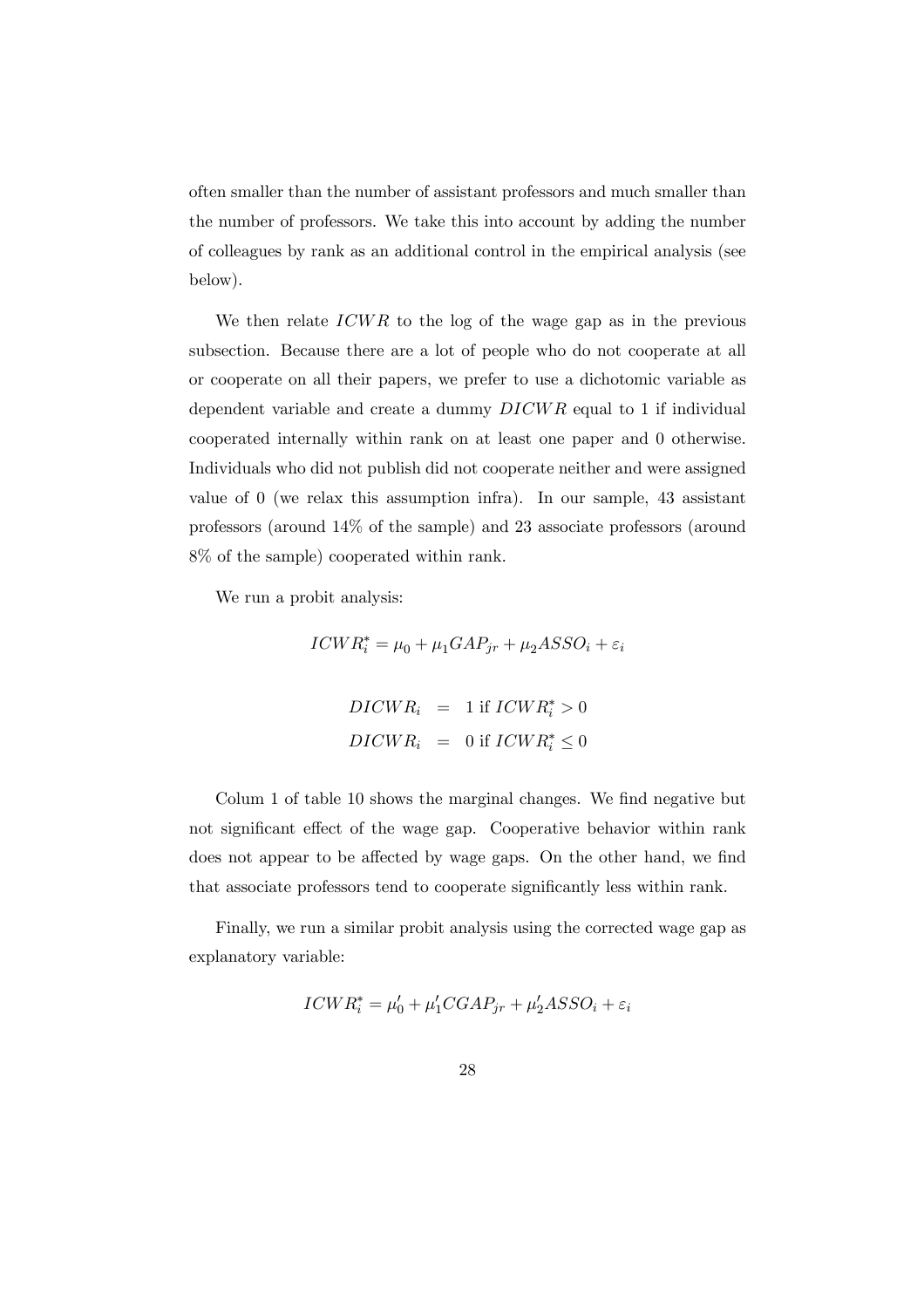Column 2 shows that the same conclusions prevail, as the corrected wage gap does not affect significantly cooperation within rank and associate professors appear to cooperate less internally within rank.

| Dep.var.: $DICWR$ | (1)             | (2)                |
|-------------------|-----------------|--------------------|
| GAP               | $-0.078(0.129)$ |                    |
| CGAP              |                 | 0.146(0.136)       |
| <i>ASSO</i>       | $-0.052*(0.03)$ | $-0.059**$ (0.025) |
| Nr.Obs.           | 597             |                    |
| Pseudo $R^2$      | 0.02            | 0.02               |
| Log likelihood    | $-204.4$        | -204               |

Table 10: Effect of the wage gap on cooperation

Note: see table 3

We also added the number of colleagues by rank as an additional control but results were unchanged. However, when we considered the subsample of only those individuals who published, then the associate professor dummy was no longer significant and the number of colleagues had a positive effect on internal cooperation within rank.

The fact that cooperation within rank is not affected by the wage gap would suggest that individuals do not consider themselves as competitors fighting for a single prize. This is an implication of standard theory. Another explanation could be that our variable provides a limited information due to the fact that cooperation within rank is not a major aspect of academic research that departments might want to promote. A more general notion of cooperation would be to provide useful comments on papers or helping each other by discussing problems. However, it is hard to quantify these rather unobservable actions, so that our variable is the best proxy we can think of. It could also be the case that, on the contrary, departments care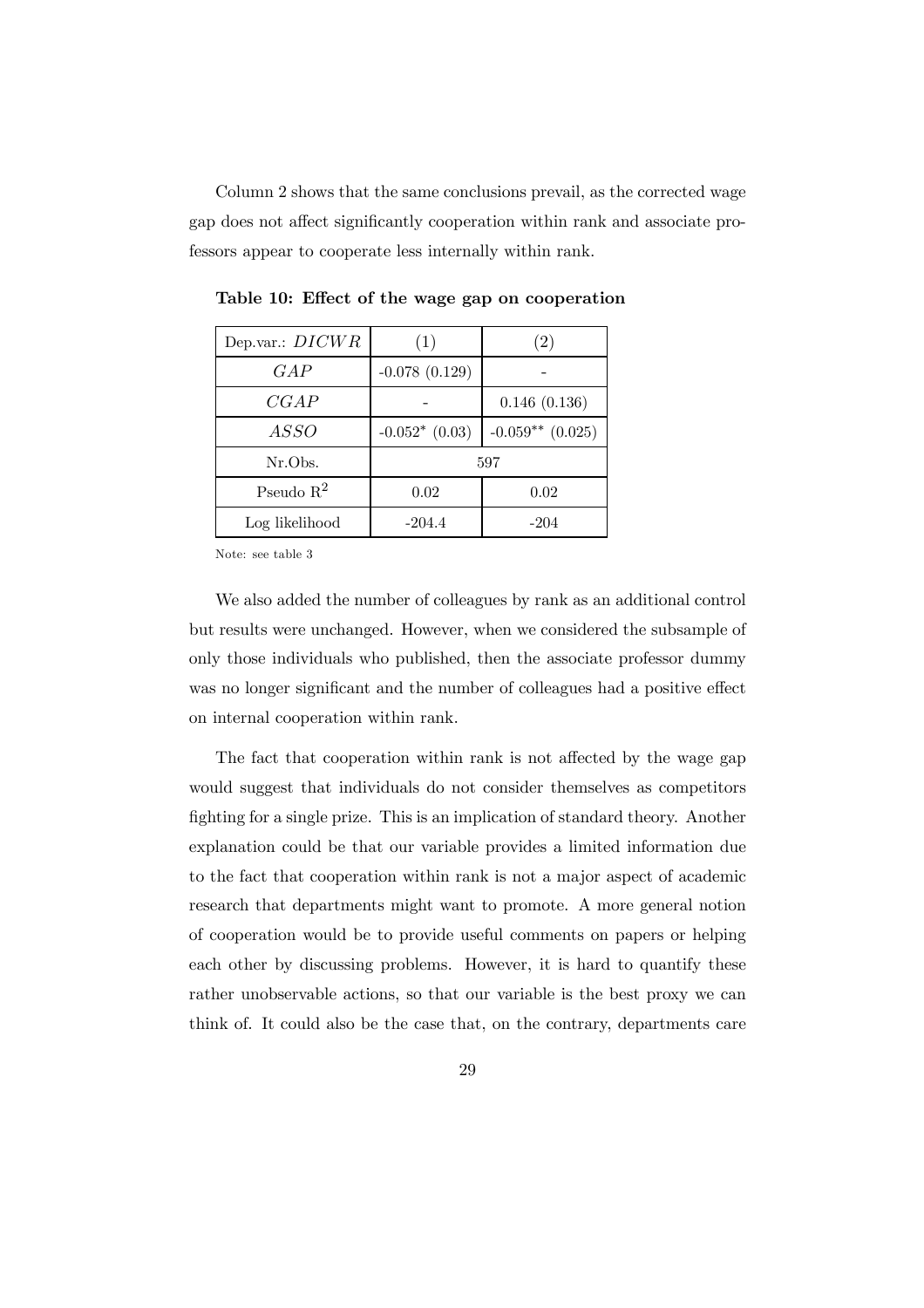a lot about cooperation within rank and include this variable (observable within the department) rather subjectively in the promotion decision, so that dysfunctional responses are discouraged.

# 5 External Hiring and Department Quality

The evidence so far confirms the importance of selection. Part of the wage gap between hierarchical layers can be explained by differences in past publication. It also stresses the importance of incentives. Controlling for selection, the wage gap is increasing along the hierarchy and has a strong effect of the productivity of individuals concerned with potential promotion. However, it is hard to say which incentive theory suits better the wage policy of economics departments. On the one hand, the wage gap does not affect internal cooperation within rank, in line with standard theory, but what can also be explained by other factors. On the other hand, the number of contestants does not affect the wage gap between professors and associate professors, again in line with standard theory; but has a positive effect on the wage gap between associate and assistant professors, as implied by tournament theory. Therefore, both models appear to be relevant, though at different stages of the career. In this section, we try to clarify our findings by introducing external recruitment and by investigating whether the wage policy is affected by department research quality.

## 5.1 Competition from Outsiders and the Wage Gap

Figures in table 2 showed that, while 75% of new associate professors and 72% of new full professors were promoted internally, a sizeable fraction of newly appointed individuals in a rank were recruited from outside the de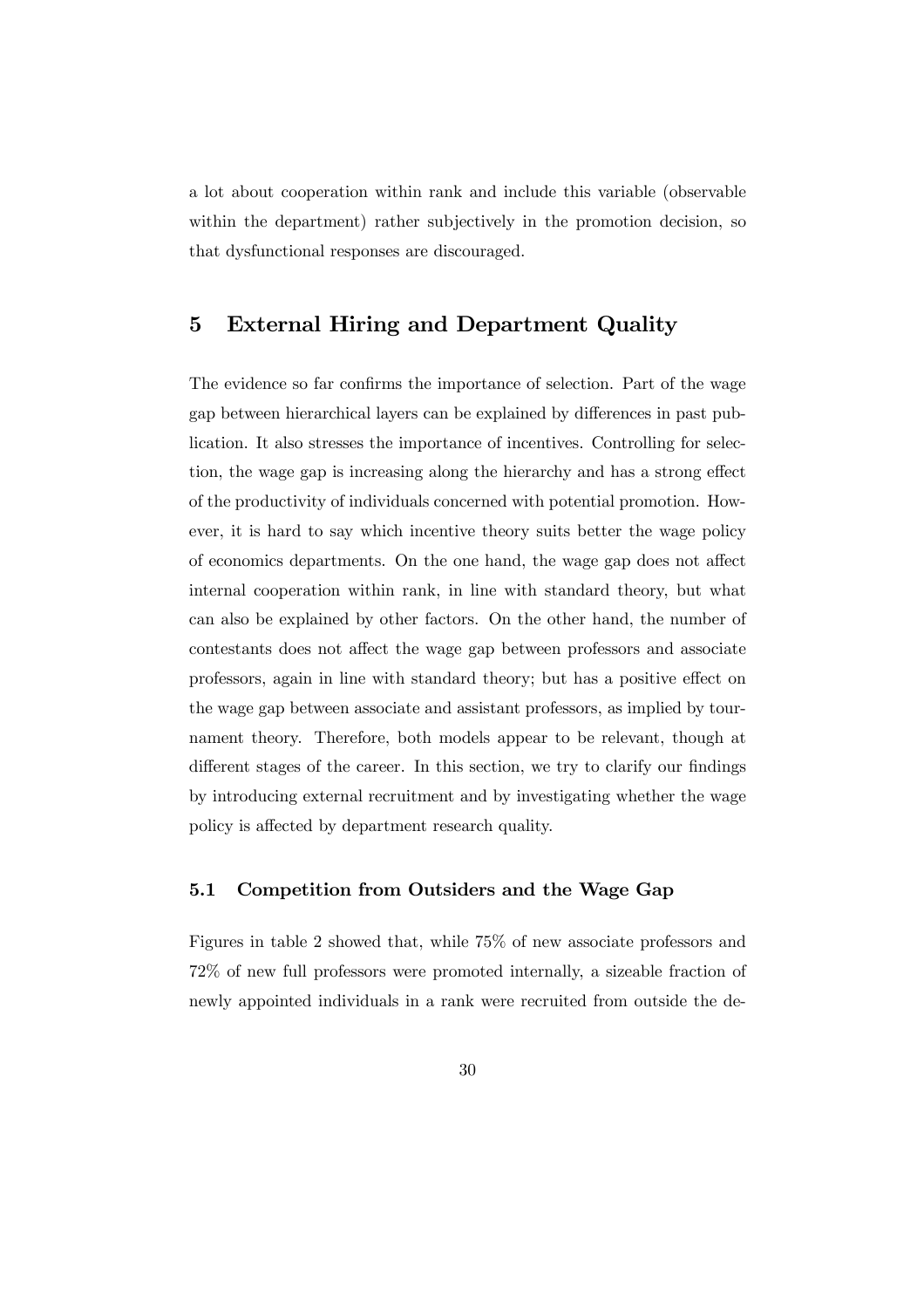partment. This evidence contradicts at least partially the use of tournaments or standards where contestants are isolated from the outside labor market. Chan (1996) proposes an extension of the tournament model where firms can hire individuals from the outside or promote their own candidates externally. When firms decide to recruit from the outside, they destroy partially the incentives provided to their internal candidates. One solution to this problem is to raise the wage gap to counterbalance the loss of incentives. The firm can also handicap outside competitors, hitherto hiring outsiders only if their expected ability is significantly larger than the expected ability of internal contestants.

We compute the share of individuals recruited from the outside at the associate level and at the professor level by looking at the average past recruitment policy of the firm. We then test whether the share of individuals hired from the outside at rank  $r$  has an effect on the corrected wage gap between rank r and rank  $r - 1$ .

We find that the share of full professors hired from the outside is positively related with the corrected wage gap, in line with the prediction of Chan (table 11). However, the share of associate professors hired from the outside has no effect on the corrected wage gap. How to explain these findings? According to Chan's analysis, the internal promotion rate will also depend on the supply of talented insiders and outsiders. Indeed, we observe a lot of variation in the number of individuals promoted from the inside and hired from the outside within the same department.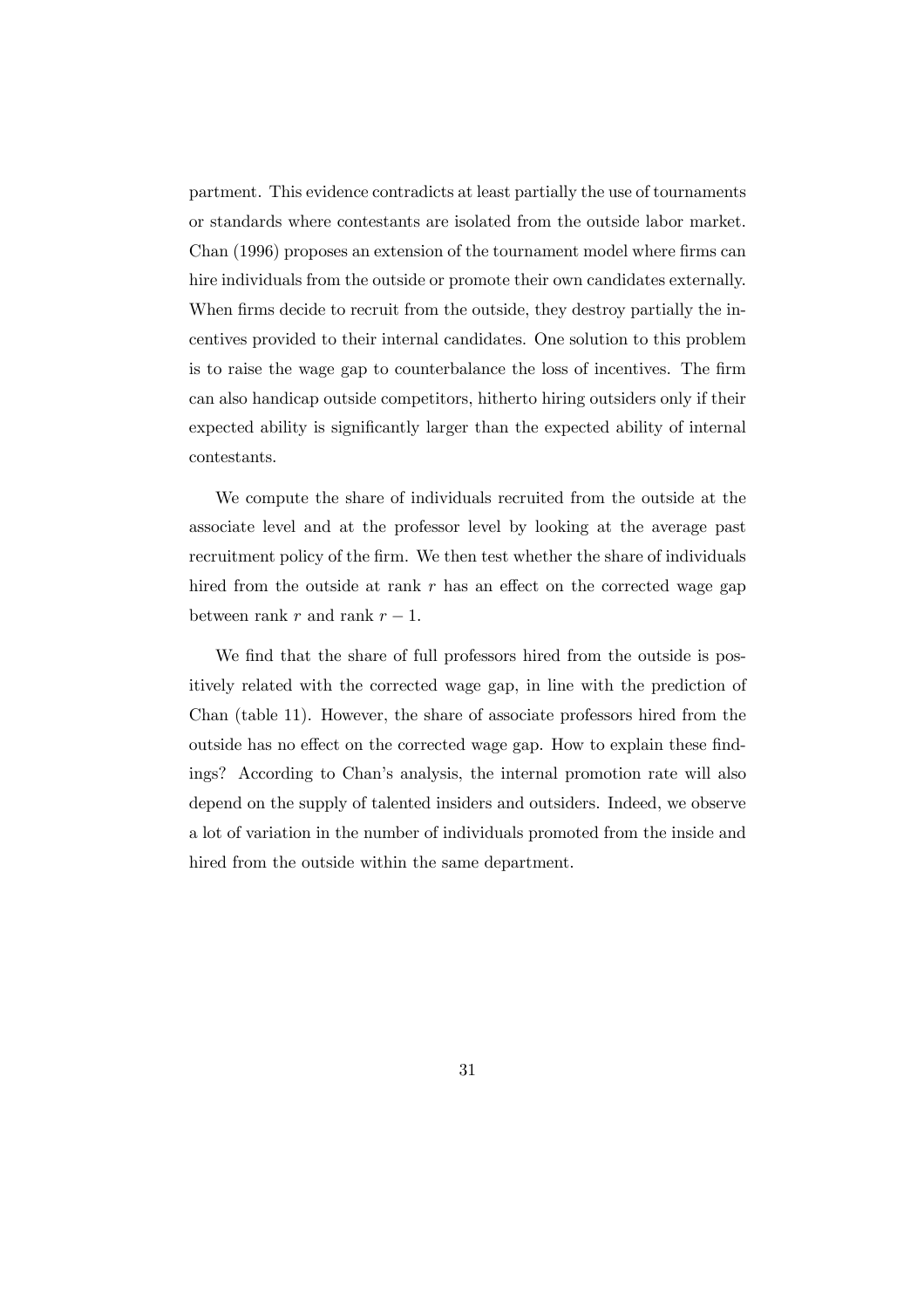| Dep.var.                           | $CGAP_{PROF-ASSO}$   | $CGAP_{ASSO-ASST}$   |
|------------------------------------|----------------------|----------------------|
| Share of ind. externally recruited | $0.185***$ (0.084)   | 0.034(0.069)         |
| Nr. Contestants                    | $-0.006(0.005)$      | $0.007*$ (0.004)     |
| constant                           | $0.257***$ $(0.044)$ | $0.104***$ $(0.031)$ |
| Nr.Obs.                            | 50                   | 50                   |
| Adj. $\mathbb{R}^2$                | 0.08                 | 0.03                 |

Table 11: Effect of the external recruitment rate on the corrected wage gap

Note: see table 3

Additionally, while the supply of talented individuals could be time varying, demand could also depend on how many individuals by rank left the department, suggesting the creation of open slots, and of other factors such as the department budget.

To control for these factors, we looked at the relationship between the number of internal promotions, the number of external recruitments and the number of departures by rank, controlling for changes in department size (see Appendix A). We found that the number of internal promotions to full professor were relatively unaffected by the number of departures, while external recruitments were positively related to departures. Moreover there was a positive relationship between internal and external hires. On the other hand, both the number of internal promotions and external recruitments were positively related to the number of departures for associate professors. However, there was a much stronger relationship in the case of internal promotions. This suggests that assistant professors are relatively insulated from outside competition.

This additional evidence confirms our previous finding that assistant professors appear to compete against each other (subsection 4.2). This could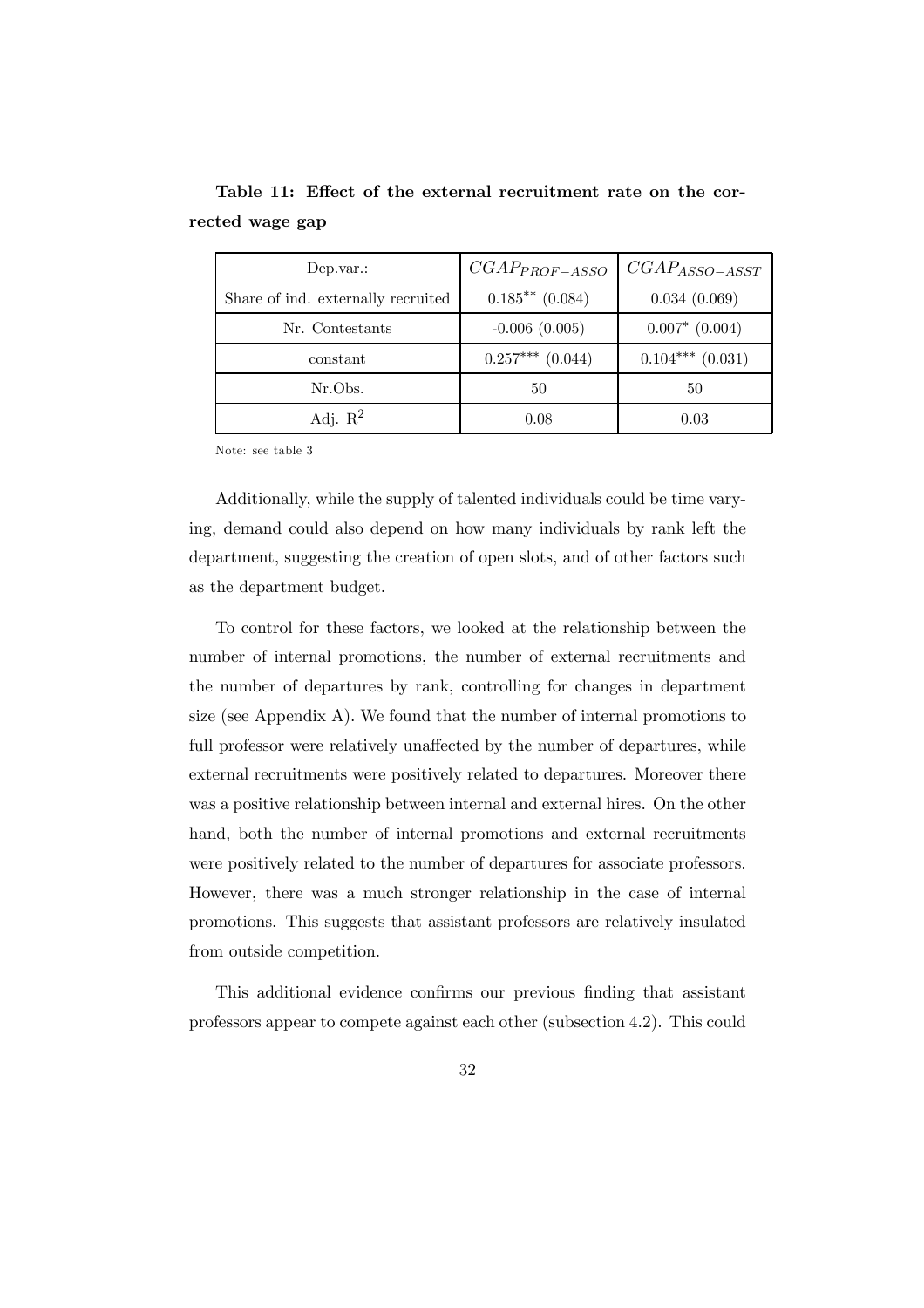explain why the promotion rate is more responsive to the creation of new slots, while relatively not affected by the rate of external recruitment. On the other hand, when positions of full professor become available, departments rely more on the outside labor market and have higher wage gaps. The findings in this subsection also support the alternative interpretation that departments run tournaments subject to who else they can get.

## 5.2 Tournaments, Standards and Department Quality

An additional way, suggested by Gibbs (1994), to distinguish between tournaments and standards (controlling for selection) is to examine the extent to which job slots are fixed. Fixed slots are a key element of tournament theory, suggesting competition for positions that have to be filled. To check this, we looked whether the organizational structure remained stable over time by comparing the share of each hierarchical layer in 1983 and 1992. On average, these shares changed by about 10% over a ten year period, which again goes in favor of standards.

However, this test assumes a relatively homogeneous policy, what could be considered unrealistic. In this subsection, we test whether there is some variation between departments in the type of policy followed. More specifically, we look at the effect of department quality on the decision to run a tournament or a standard. At first sight, we would expect departments with higher reputation to be more concerned with quality. Therefore, according to the discussion in section 2, standards would be a more appropriate way to control for quality. On the other hand, casual observation suggests that top departments also have more fixed slots, in line with a tournament type of contest. How can these two elements go together?

First, we tested the effect of the department quality and the corrected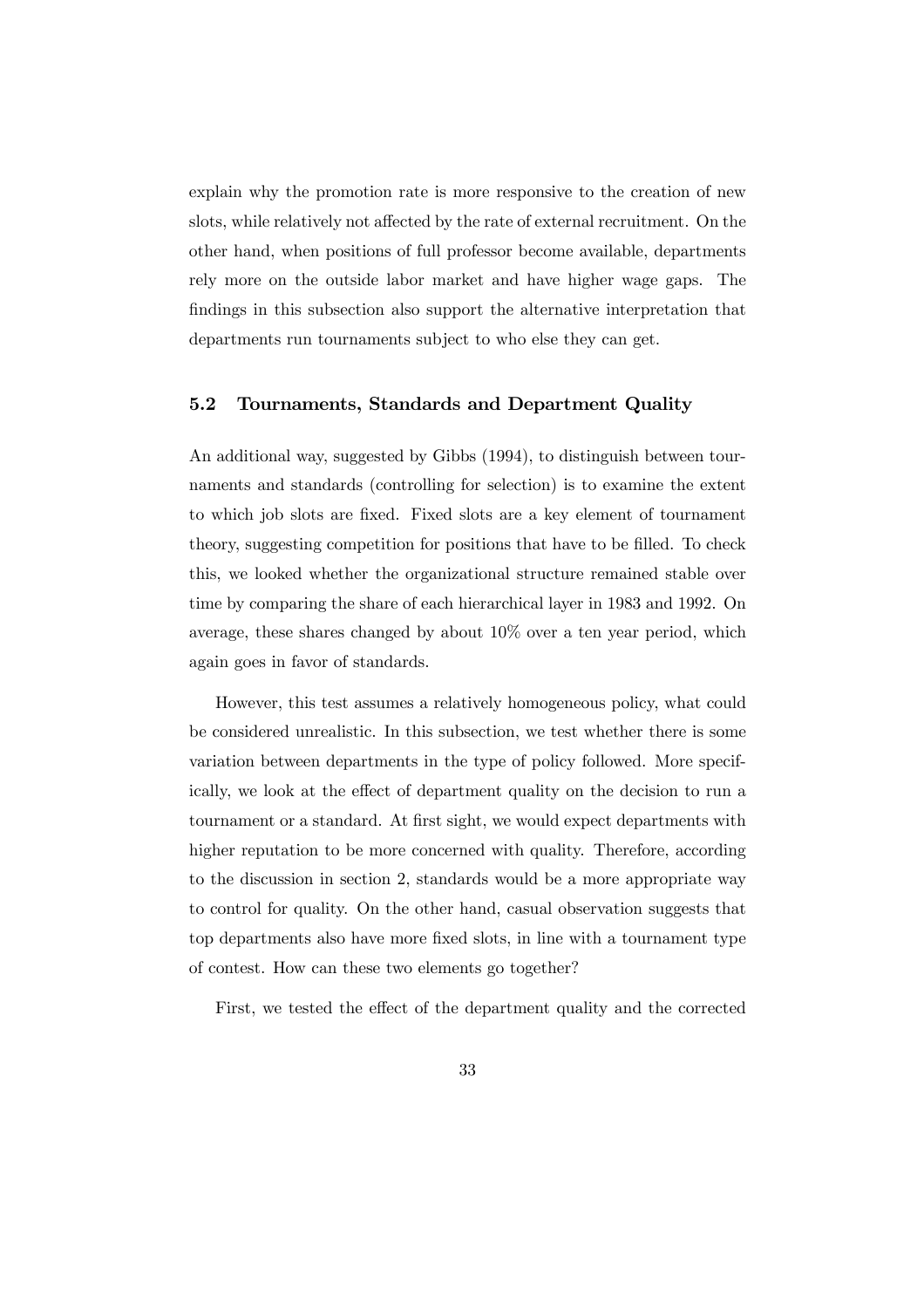wage gap interacted with quality on internal cooperation within rank. We used the NRC ranking of research quality as a measure of the quality of the department. We found that individuals in higher quality departments cooperate less internally in absolute level, and that the wage gap interacted with department level has a negative effect on internal cooperation within rank (Appendix B). This lack of cooperation is typically the type of dysfunctional responses that tournaments would lead to, and that we did not find when we did not control for department quality. This can be interpreted as a sign that people in better departments are more "hawkish" than "dovish".

Second, we also looked at the relationship between the corrected wage gap, the number of contestants, department quality and internal promotion rate. Using simple correlations, we found that the best departments have higher corrected wage gaps; they have more assistant professors and less associate professors; they hire more from the outside; and they also have more stable hierarchies: the relative composition of each job category was relatively constant in higher quality departments, while it varied much more for other departments.

Departments with better reputation therefore appear to rely more on tournaments and at the same time to recruit more from the outside labor market. This policy provides an alternative selection mechanism for high quality individuals where competition is not restricted to insiders by selecting the best individuals on the market. This also clarifies the previous finding that departments run tournaments subject to who else they can get. Only higher quality departments do. Others appear to use standards and have more flexibility with job slots.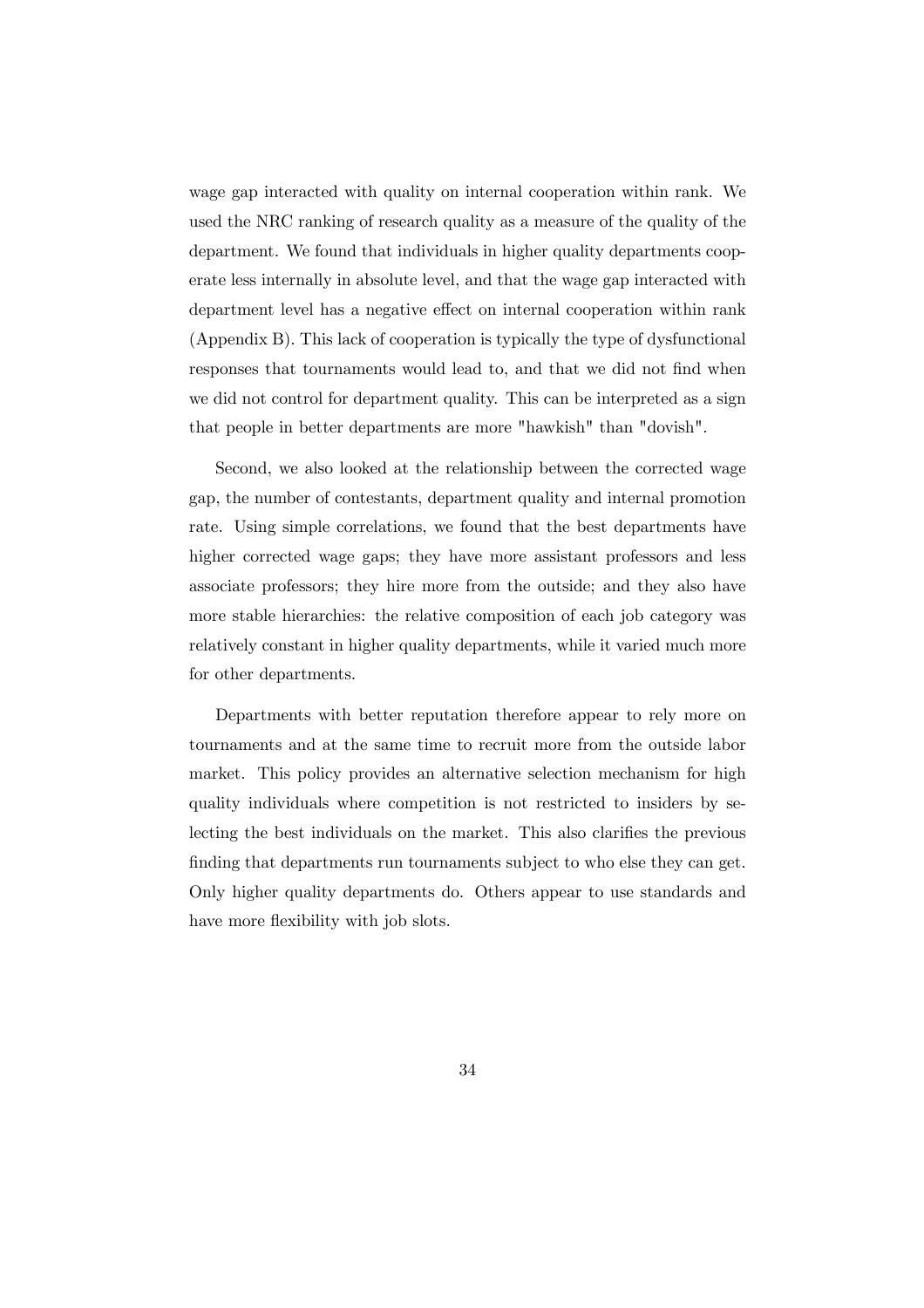# 6 Discussion and Conclusion

We have used a very rich panel dataset providing average wage and department size at each level of the economics departments' hierarchy over more than twenty years to test empirically which theories better explain their wage policy. We have provided evidence that learning and selection matters, but also that incentives are an important element to explain the wage structure. We have found that wage gaps are increasing with the job level, even when controlling for differences in productivity by rank. In addition, average wages increase with productivity along the career, suggesting the presence of sorting, as the more productive economists are being matched with the more productive universities, which also pay higher wages. Individual productivity is also positively linked to wage gaps, i.e. wage gaps have an incentive effect. On the other hand, we have not found strong evidence that the number of contestants influences wage gaps, nor that wage gaps are associated with less cooperation among contestants. These findings would tend to support, on average, the existence of standards rather than tournaments in economic departments. However, there are signs that departments use tournaments rather than standards at the beginning of the career; and that higher quality departments also appear to use tournaments rather than standards, while also relying more on outsiders. This would suggest that top departments value quality so much that they restrict their demand to the best potential candidate either on the internal or the external labor market. These findings raise new theoretical questions about the conditions under which standards or tournaments will be more likely to be chosen, and stress the importance of reputation and market position.

The costs and benefits of using one rather than another promotion system could vary over time, depend on the supply of talented individuals or on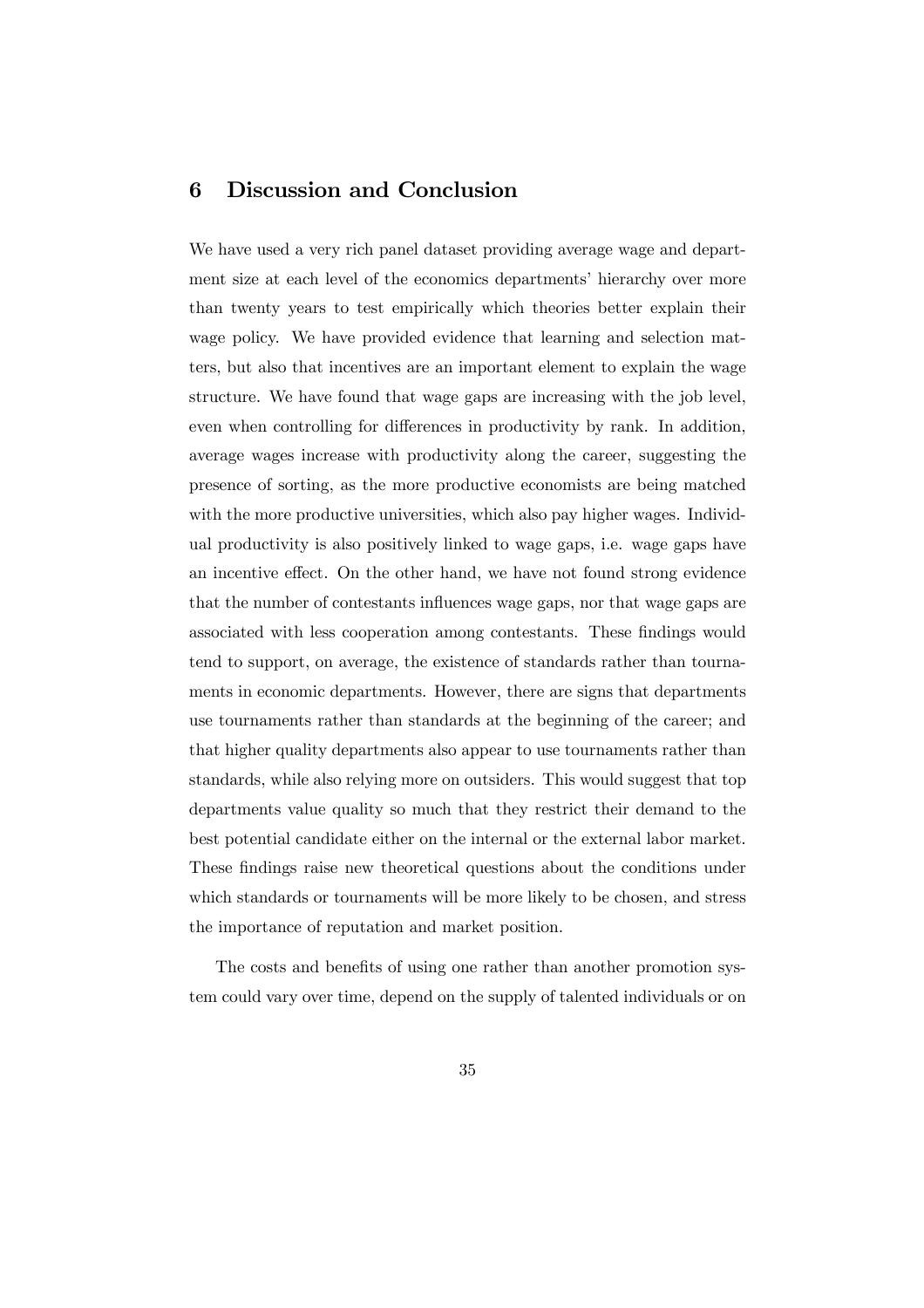the budget constraint of the organization. Another aspect to be considered is the dynamic nature of the way relative performance evaluation schemes are set. While considered as exogenous by the contestants, they are established by the organization so as to guarantee a given level of sorting and are probably set by learning by doing, i.e. by observing the effect of previously established policies on the (past) talent pool and can be interpreted as a tournament against the past. These remarks imply that the distinction between standards and tournaments is less clear cut in reality. These issues are left for future research.

# References

- [1] Baker, George, Michael Gibbs and Bengt Holmstrom (1994a), The Internal Economics of the Firm: Evidence from Personnel Data, Quarterly Journal of Economics, 109, 881-919.
- [2] Baker, George, Gibbs, Michael and Holmström, Bengt (1994b), The Wage Policy of a Firm, Quarterly Journal of Economics, 109, 921-955.
- [3] Bauwens, L. (1998), A New Method to Rank University Research and Researchers in Economics in Belgium, Working Paper, CORE.
- [4] Becker, Brian E. and Huselid, Mark A. (1992), The Incentive Effects of Tournament Compensation Systems, Administrative Science Quarterly, 37, 336-350.
- [5] Bernhardt, Dan (1995), Strategic Promotion and Compensation, Review of Economic Studies, 62, 315-339.
- [6] Bognanno, Michael L. (2001), Corporate Tournaments, Journal of Labor Economics, 19, 290-315.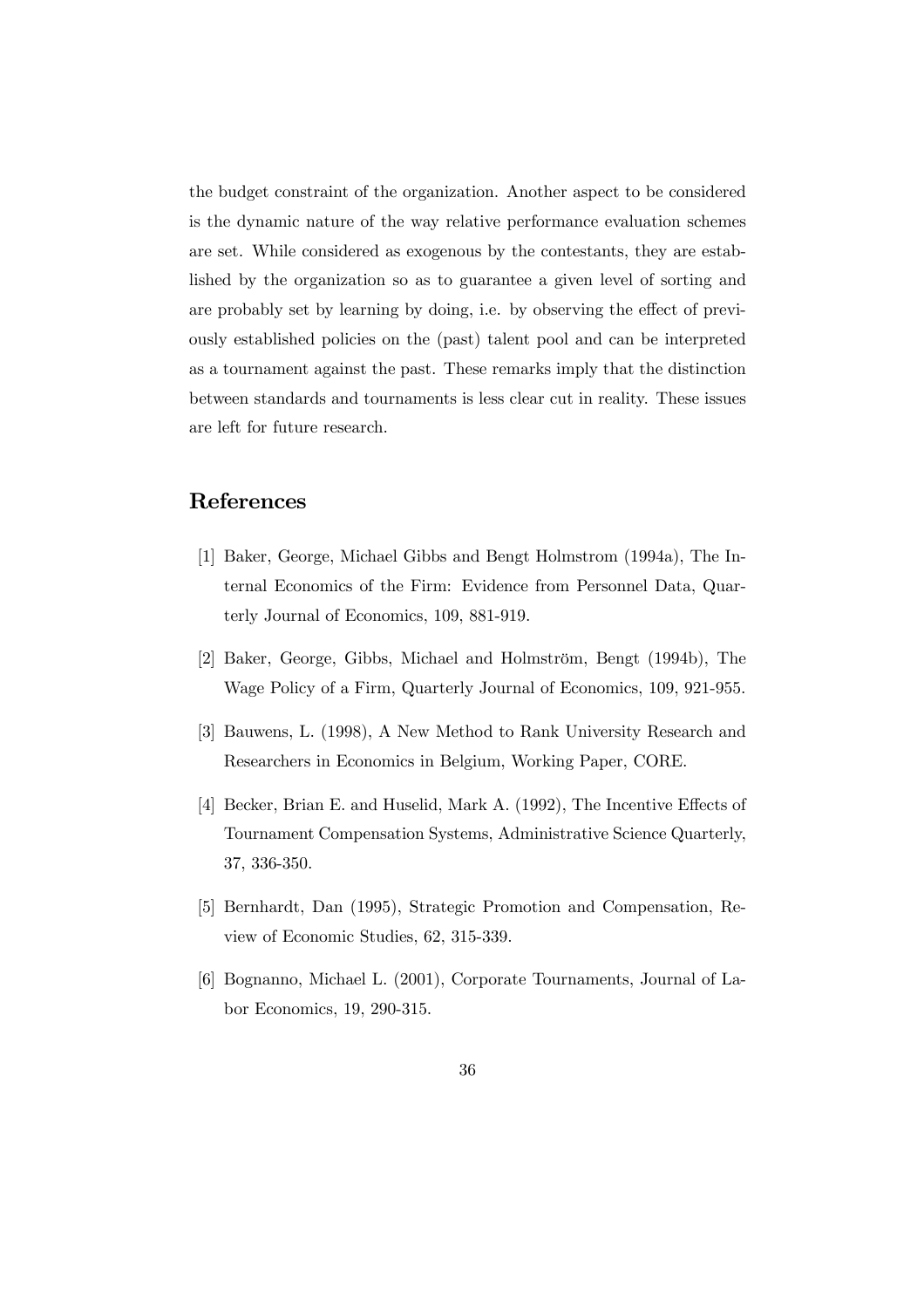- [7] Chan, William (1996), External Recruitment vs. Internal Promotion, Journal of Labor Economics, 14, 555-570.
- [8] Conyon, Martin J., Peck, Simon I. and Sadler, Graham (1999), Corporate Tournaments and Executive Compensation, mimeo, University of Warwick.
- [9] Coupé, Tom, Smeets, Valérie and Warzynski, Frédéric (2006), Incentives, Sorting and Productivity Along the Career: Evidence from a Sample of Top Economists, Journal of Law, Economics and Organization, 22, 137-167.
- [10] Ehrenberg, Ronald G. and Bognanno, Michael L. (1990a), The Incentive Effects of Tournaments Revisited: Evidence from the European PGA Tour, Industrial and Labor Relations Review, 43, 74S-88S.
- [11] Ehrenberg, Ronald G. and Bognanno, Michael L. (1990b), Do Tournaments Have Incentive Effects?, Journal of Political Economy, 98, 1307- 1324.
- [12] Eriksson, Tor (1999), Executive Compensation and Tournament Theory: Empirical tests on Danish Data, Journal of Labor Economics, 17, 262-280.
- [13] Farber, Henry S. and Gibbons, Robert (1996), Learning and Wage Dynamics, Quarterly Journal of Economics, 111, 1007-1047.
- [14] Ghosh, Suman and Waldman, Michael (2004), Standard Promotion Practices versus Up-or-Out Contracts, mimeo, Cornell University.
- [15] Gibbons, Robert and Waldman, Michael (1999a), A Theory of Wage and Promotion Dynamics Inside Firms, Quarterly Journal of Economics, 114, 1321-1358.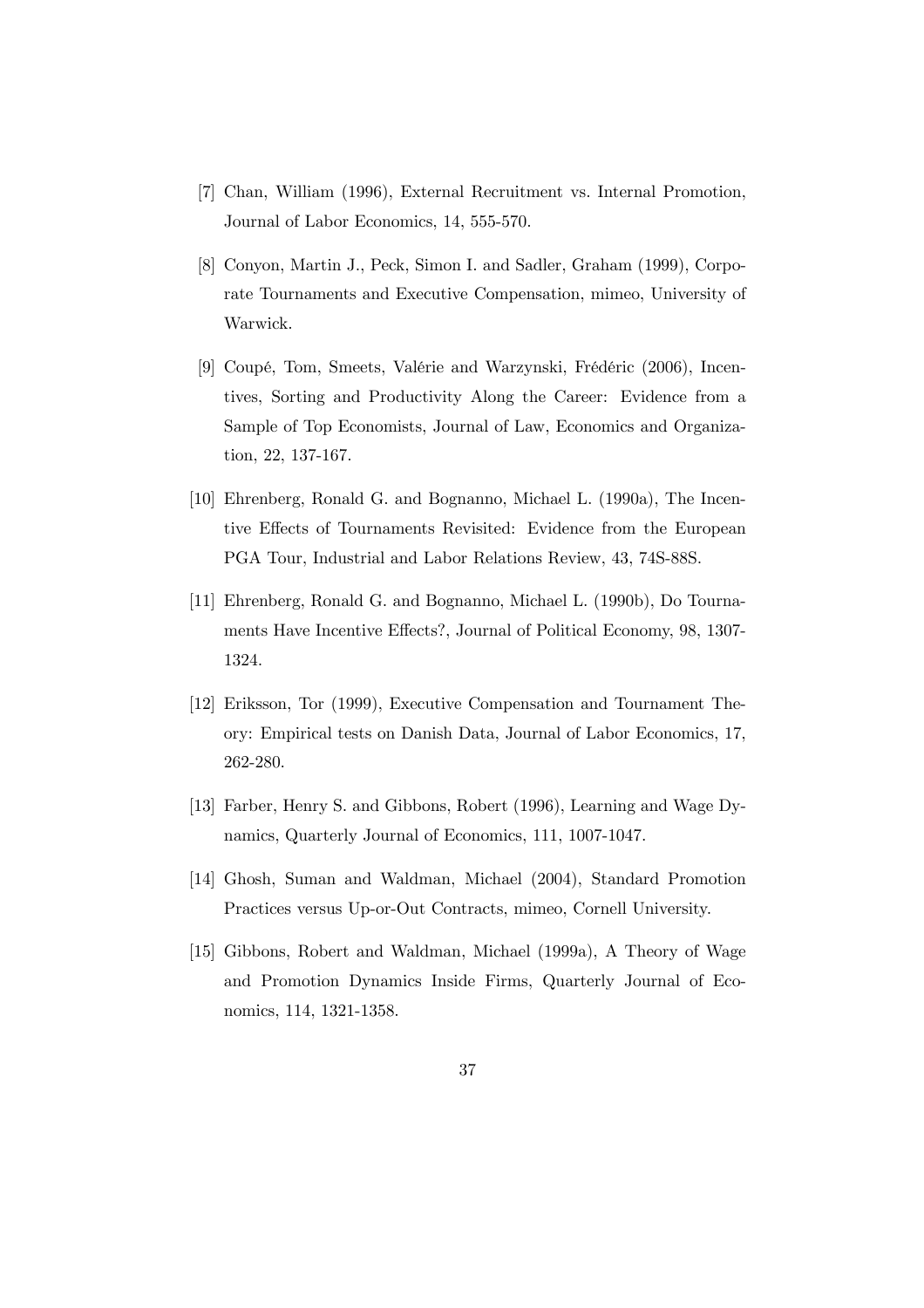- [16] Gibbons, Robert and Waldman, Michael (1999b), Careers in Organizations: Theory and Evidence, in Ashenfelter, O. and Card, D. (Eds.), Handbook of Labor Economics, Vol. IIIB, North Holland, .
- [17] Gibbons, Robert and Waldman, Michael (2003), Enriching a Theory of Wage and Promotion Dynamics Inside Firms, NBER Working Paper Nr. 9849.
- [18] Gibbs, Michael (1994), Testing Tournaments? An Appraisal of the Theory and Evidence, Labor Law Journal, 45, 493-500.
- [19] Gibbs, Michael (1996), Promotion and Incentives, mimeo, Graduate School of Business, University of Chicago.
- [20] Kahn, Charles and Huberman, Gur (1988), Two-Sided Uncertainty and "Up-or-Out" Contracts, Journal of Labor Economics, 6, 423-444.
- [21] Lazear, Edward and Rosen, Sherwin (1981), Rank Order Tournaments as Optimal Labor Contracts, Journal of Political Economy, 89, 841-864.
- [22] Lazear, Edward (1989), Pay Equality and Industrial Politics, Journal of Political Economy, 97, 561-580.
- [23] McLaughlin, Kenneth J. (1988), Aspects of Tournament Models: A Survey, Research in Labor Economics, 9, 225-256.
- [24] Moore, William J., Newman, Robert J. and Turnbull, Geoffrey K. (2001), Reputational Capital and Academic Pay, Economic Inquiry, 39, 663-671.
- [25] Nalebuff, Barry J. and Stiglitz, Joseph E. (1983), Prizes and incentives: towards a general theory of compensation and competition, Bell Journal of Economics, 14, 21-43.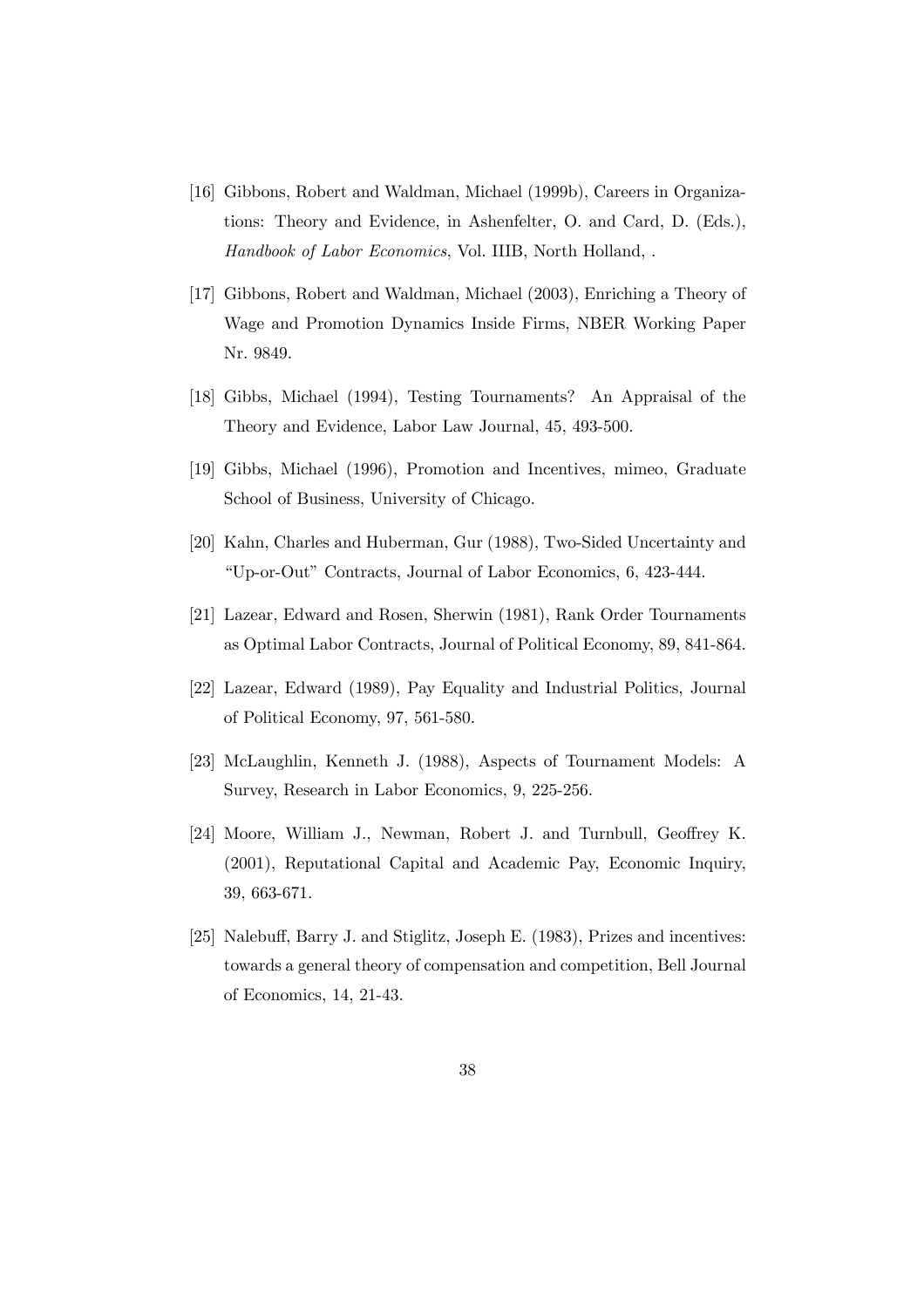- [26] Prendergast, Canice (1993), The Role of Promotion in Inducing Specific Human Capital Acquisition, Quarterly Journal of Economics, 108, 523- 534.
- [27] Prendergast, Canice (1999), The Provision of Incentives in Firms, Journal of Economic Literature, 37, 7-63.
- [28] Rosen, Sherwin (1982), Authority, control and the distribution of earnings, Bell Journal of Economics, 13, 311-323.
- [29] Rosen, Sherwin (1986), Prizes and Incentives in Elimination Tournaments, American Economic Review, 76, 701-715.
- [30] Waldman, Michael (1984), Job Assignments, Signalling, and Efficiency, Rand Journal of Economics, 2, 255-267.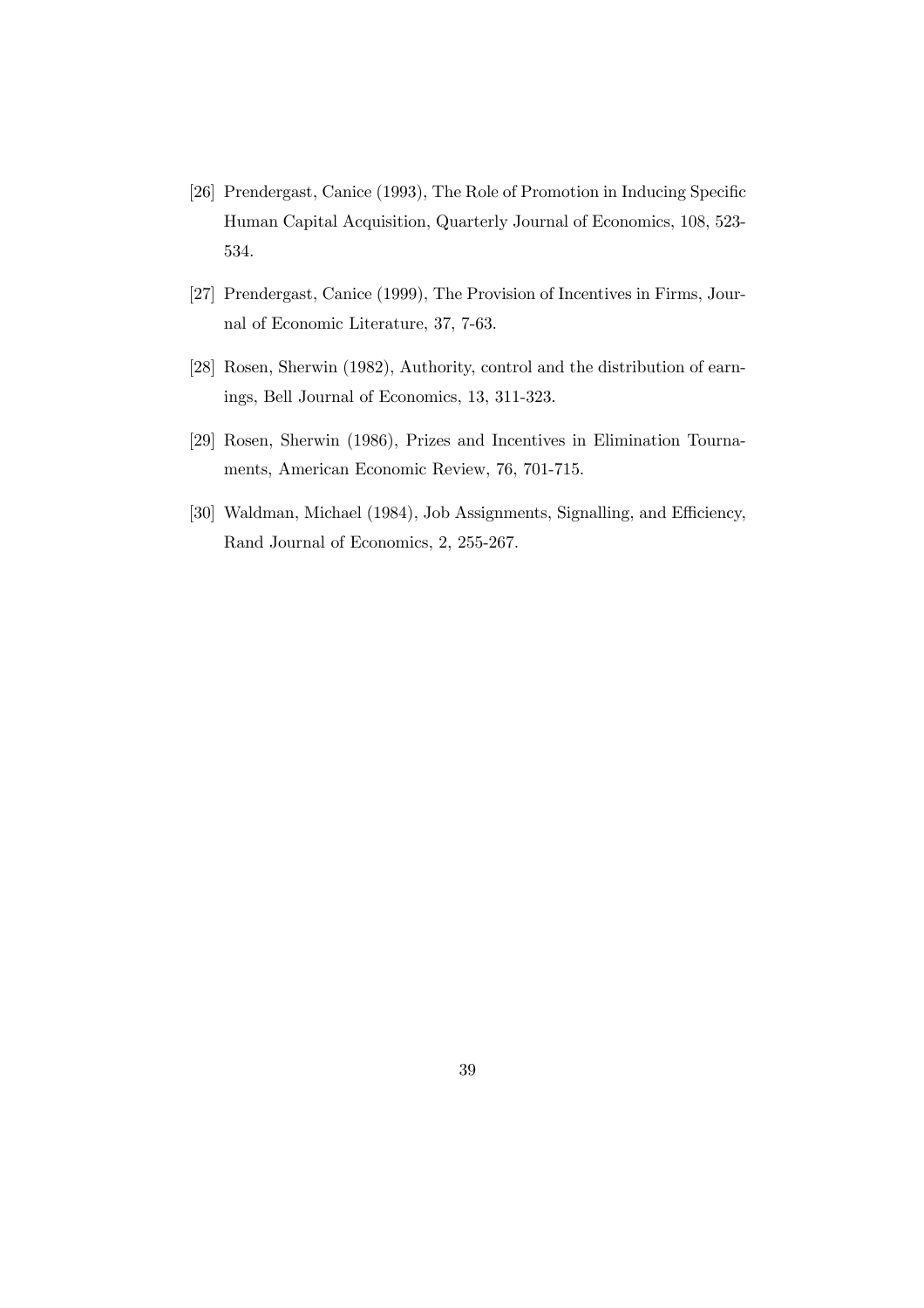## Appendix A:

Table A.1: Correlations between the number of professors who left the department, the number of professors hired from the outside by the department and the number of associate professors promoted internally to full professor

|                               | Professors who left | Professors hired | Associate professors promoted |
|-------------------------------|---------------------|------------------|-------------------------------|
|                               |                     | from the outside | internally to professor       |
| Professors who left           |                     |                  |                               |
| Professors hired              | 0.30                |                  |                               |
| from the outside              |                     |                  |                               |
| Associate professors promoted | 0.10                | 0.18             |                               |
| internally to full professor  |                     |                  |                               |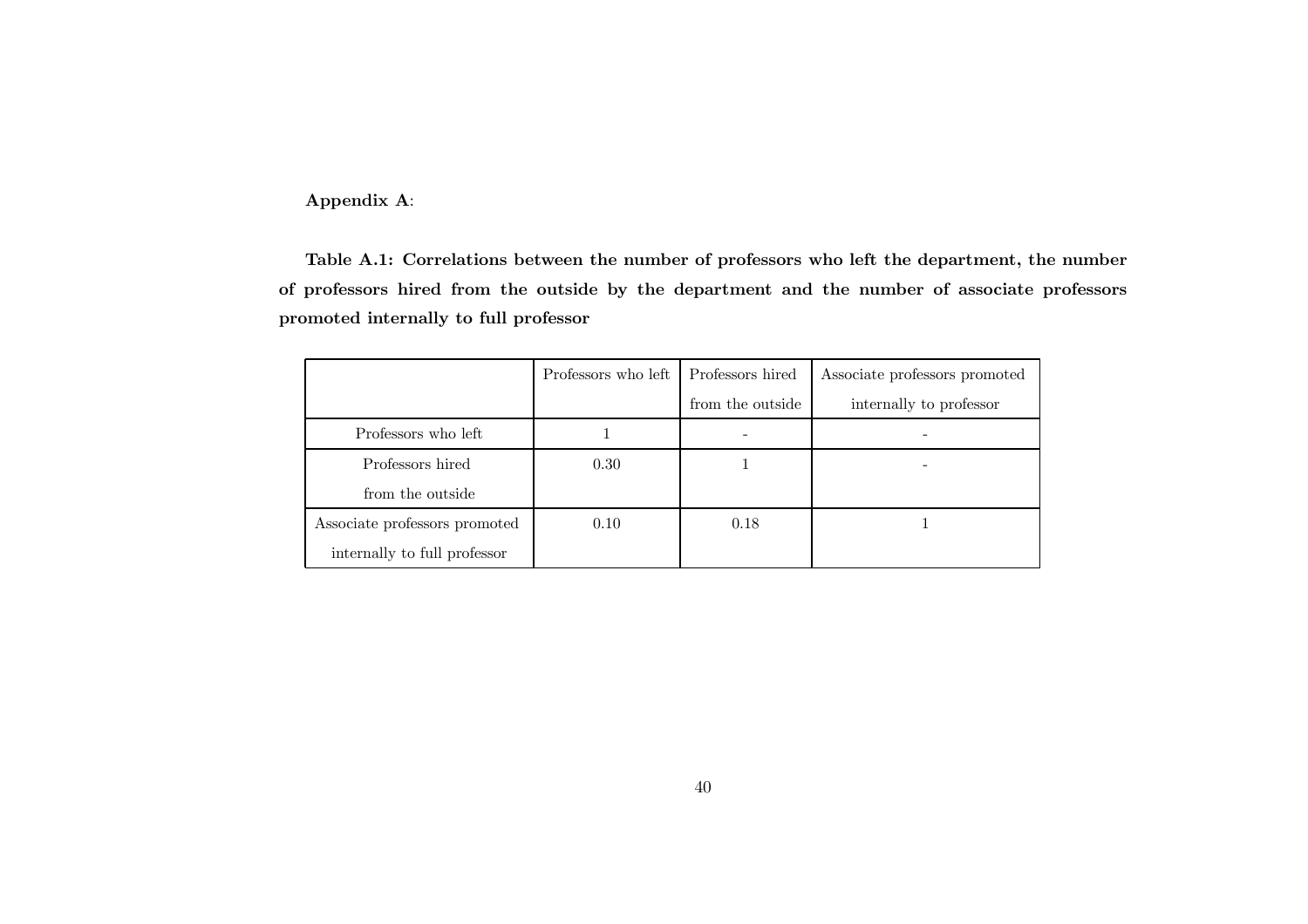Table A.2: Correlations between the number of associate professors who left the department, the number of associate professors hired from the outside by the department and the number of assistant professors promoted internall y to associate

|                                   | Associate professors who left | Associate professors hired | Assistant professor promoted      |
|-----------------------------------|-------------------------------|----------------------------|-----------------------------------|
|                                   |                               | from the outside           | internally to associate professor |
| Associate professors who left     |                               |                            |                                   |
| Associate professors hired        | 0.20                          |                            |                                   |
| from the outside                  |                               |                            |                                   |
| Assistant professor promoted      | 0.31                          | 0.16                       |                                   |
| internally to associate professor |                               |                            |                                   |